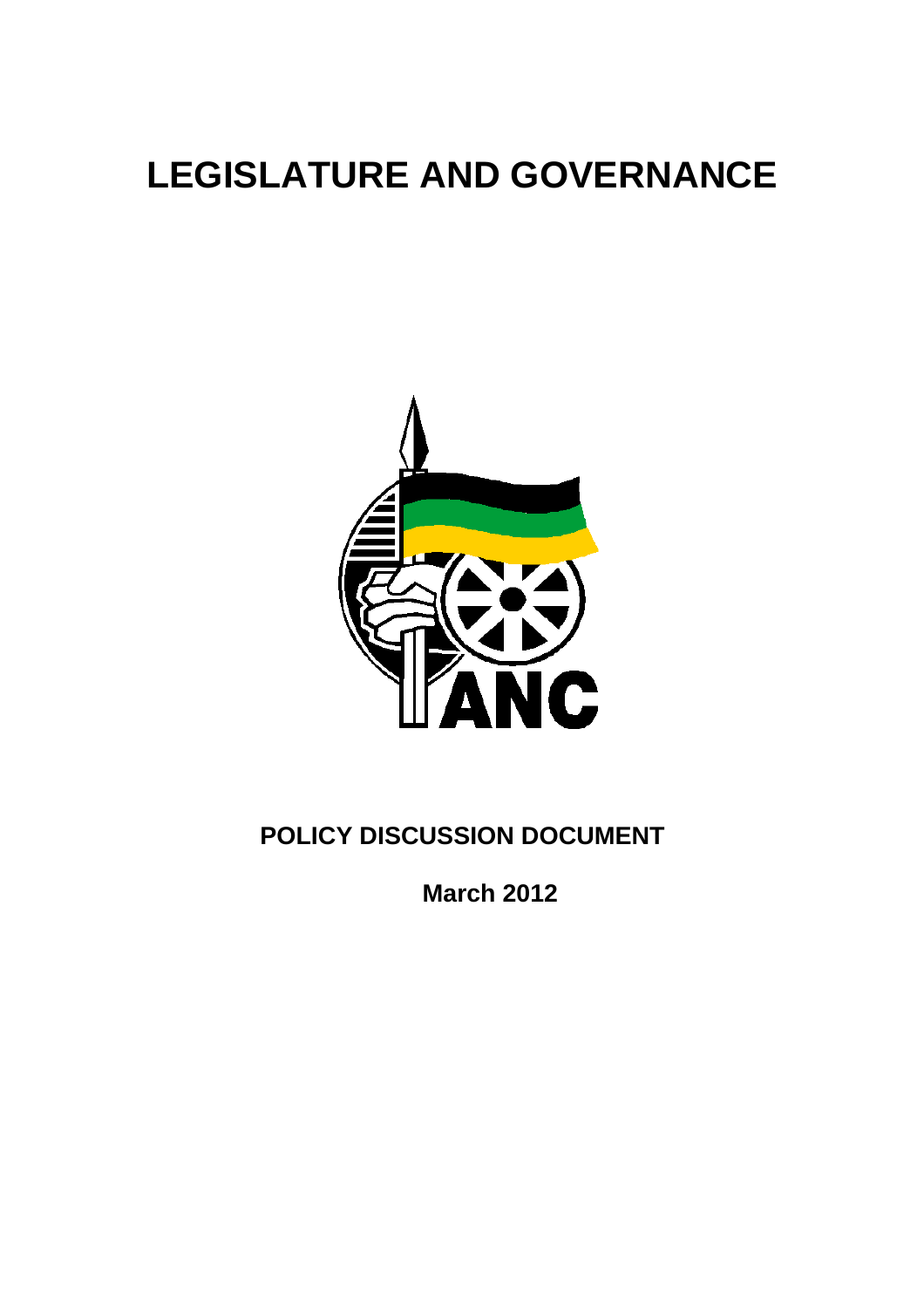# **1. OVERALL FRAMEWORK**

We have made significant progress in state transformation since 1994. Our objective of the construction of a developmental state is being progressively realized. To deepen and advance the National Democratic Revolution (NDR), we have to, together with the masses of our people, accelerate service delivery and development. To do this we have to transform the state into a stronger, more cohesive, developmental state.

One of the main current tasks of the African National Congress as resolved in Strategy and Tactics in 2007 is "to strengthen the hold of the democratic movement on state power, and to transform the state machinery to serve the cause of social change". The transformation of state power is guided and shaped by strategy and tactics. In the context of the NDR the task of state transformation is that "in broad terms, the National Democratic Revolution (NDR) seeks to ensure that every South African, especially the poor, experience an improved quality of life. It seeks to build a Developmental State shaped by the history and socio-economic dynamics of South African society".

The ANC centenary celebrations and eighteen (18) years of democratic governance by the ANC led government, provides significant milestones within which to review and shape the future of the state. Both the ANC centenary and eighteen (18) years of democratic governance, requires the ANC to set a new long term vision for state transformation. The ANC policy perspective in this paper must be long term and aim to introduce innovative, dynamic and long lasting policies for the state.

The Paper builds on the decisions taken at the ANC 52<sup>nd</sup> National Conference of 2007, the National General Council of 2010 and the December 2010 Provincial and Local Government Summit. The issues are presented here in a brief, condensed form, with the aim of encouraging greater branch participation.

The discussion paper provides a brief policy review of the current policies and the progress in the implementation of these policies. It gives an overview of the nature and character of the Developmental State we are building and evaluates

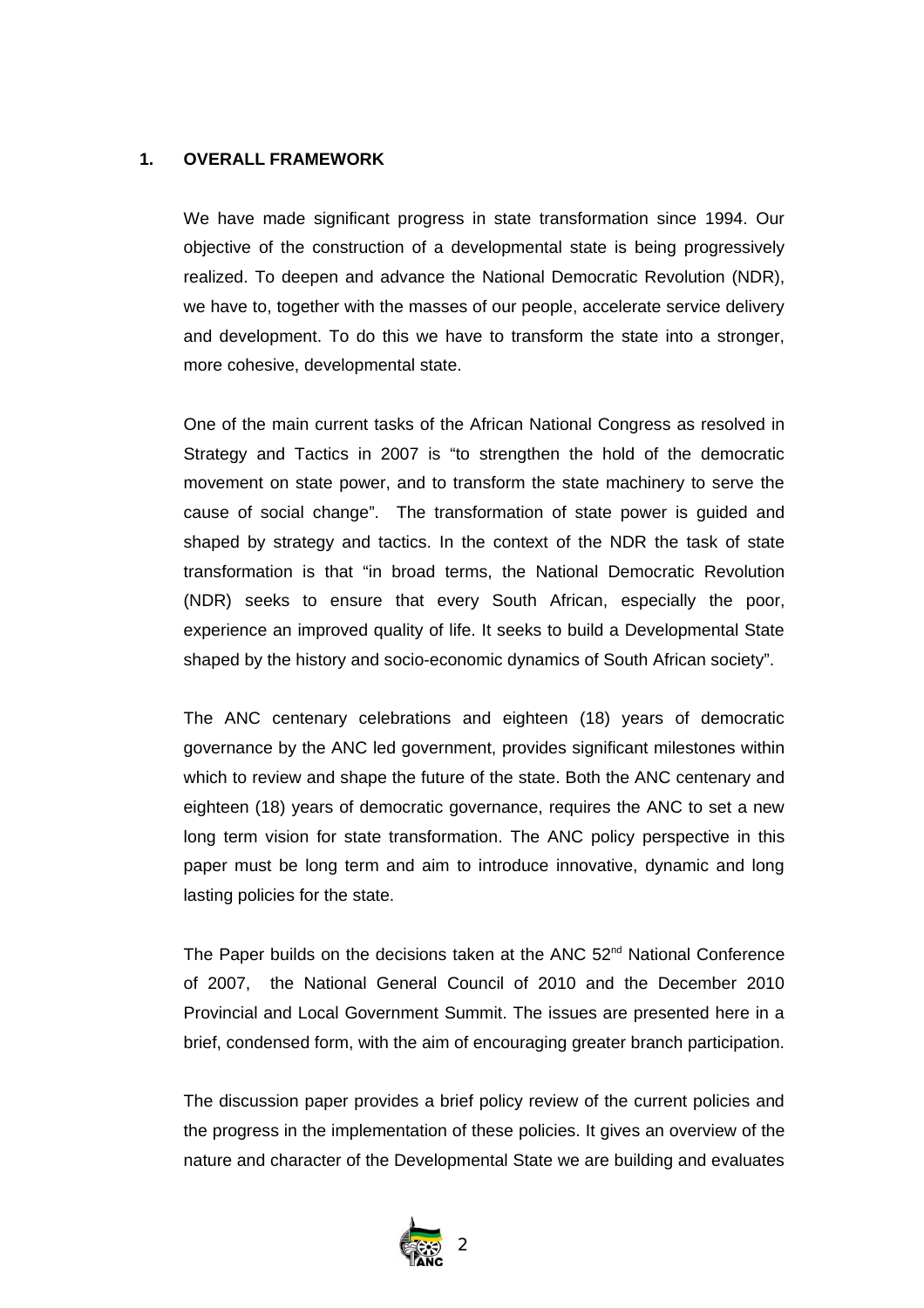our current system of cooperative governance and the role of provinces. The paper considers the transformation of legislatures and the experience of the ANC over the past 18 years in this sector and proposes specific changes needed in this area. The concept of a single elections system is debated in the document and again specific recommendations are provided in the discussion paper.

A key focus area of the discussion paper is local government the sphere that is most crucial in accelerating service delivery. The paper recognizes that this is the most challenged sphere of government and seeks to address these challenges with a range of proposals. These include the delivery of basic services; matters of demarcation; political governance; a differentiated model for local government; the two-tiered system of local government leading to proposed reforms on the role of District Councils. There are specific recommendations on enhancing accountability through improving ward committees and deepening community participation.

We have to focus more attention, energy and resources on making local government work far more effectively. If local government works more effectively and is more transformative, it will contribute significantly to advancing the NDR, but if it does not perform better, our overall transformation will be severely challenged. Whatever we do to make local government work better will have limited success unless the ANC and the Alliance are stronger, more cohesive and more effective. Many of the tensions within the ANC get translated into municipalities (and vice versa), and unless ANC structures exercises political and strategic oversight without seeking to micro-manage municipalities and use them as a site to wage internal party struggles, it will be difficult to get municipalities to work much better.

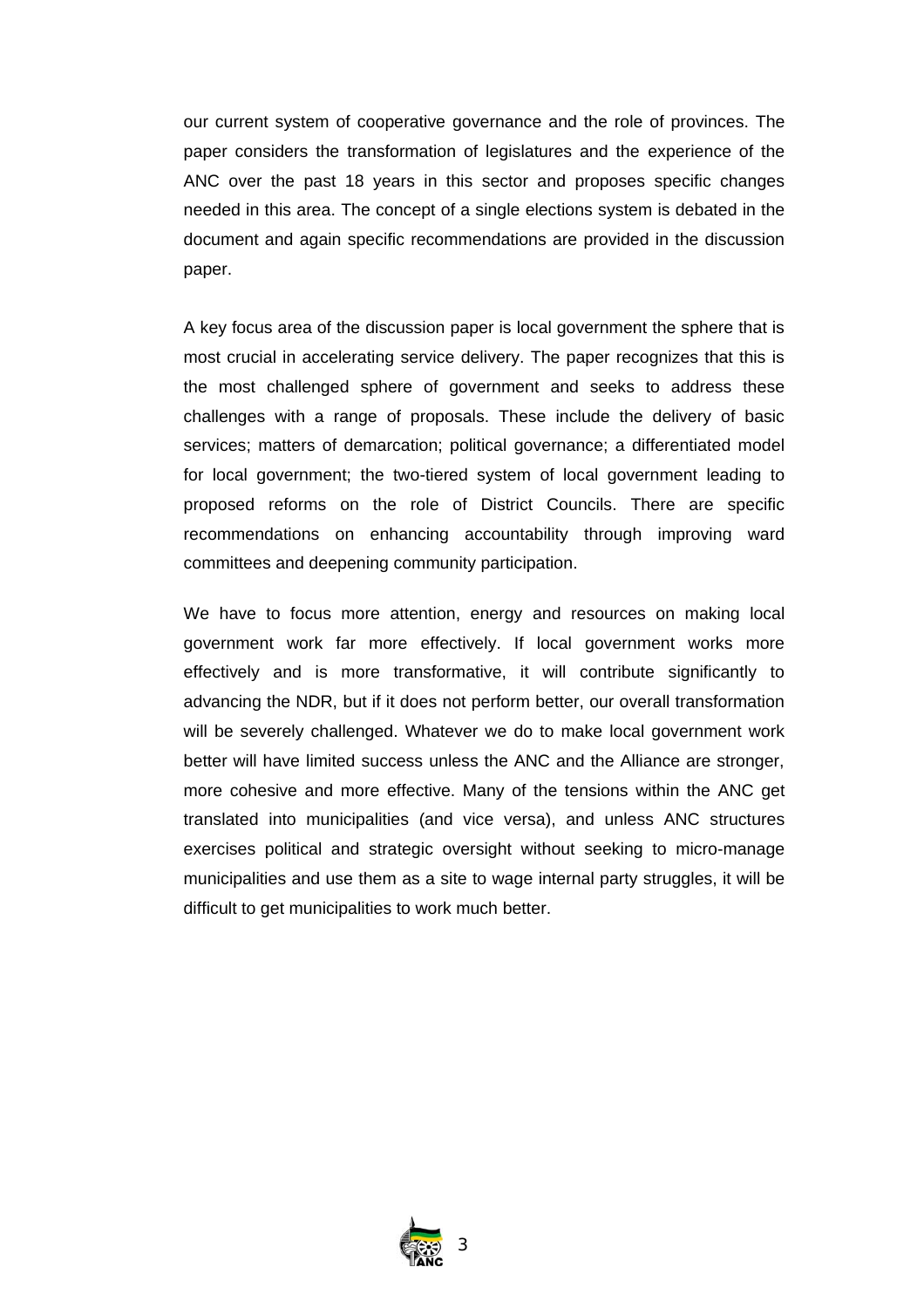# **2. BRIEF POLICY ANC POLICY REVIEW ON GOVERNANCE AND LEGISLATURES**

The National Executive Committee has developed a framework for all policy papers. The policy papers must be guided and focus largely on the following questions:

- i. What are the existing ANC policies?
- ii. What decisions have been taken?
- iii. Is the policy been implemented?
- iv. If not is the problem with the policy or the implementation thereof?
- v. How are the new proposals related to the National Development Plan and the New Growth Path?
- vi. How does the ANC respond to this situation?
- vii. Does conference need to adopt new policy in this area?

The ANC policy on Legislatures and Governance is informed primarily by the 52<sup>nd</sup> National Conference Resolutions of 2007, the 3<sup>rd</sup> National General Council of 2010, previous National Policy Conferences of the ANC and NEC decisions. In addition various NEC Makgotla also make key policy proposals on both implementation of National Conference resolutions and dealing with policy gaps.

The Legislature and Governance subcommittee also hosted a summit on provinces and local government (December 2010) as mandated by the 52<sup>nd</sup> National Conference and the 3<sup>rd</sup> National General Council. The summit considered extensively key policy issues on Provinces and local governance and made recommendations to the NEC. The NEC Lekgotla of July 2011, dedicated substantial time on local government and outlined a clear programme and tasks with regard to the implementation of ANC policies.

# **i. What are the existing ANC policies?**

The  $52<sup>nd</sup>$  National Conference held in Polokwane adopted resolutions in the following areas;

- Electoral system
- Floor crossing
- Single public service

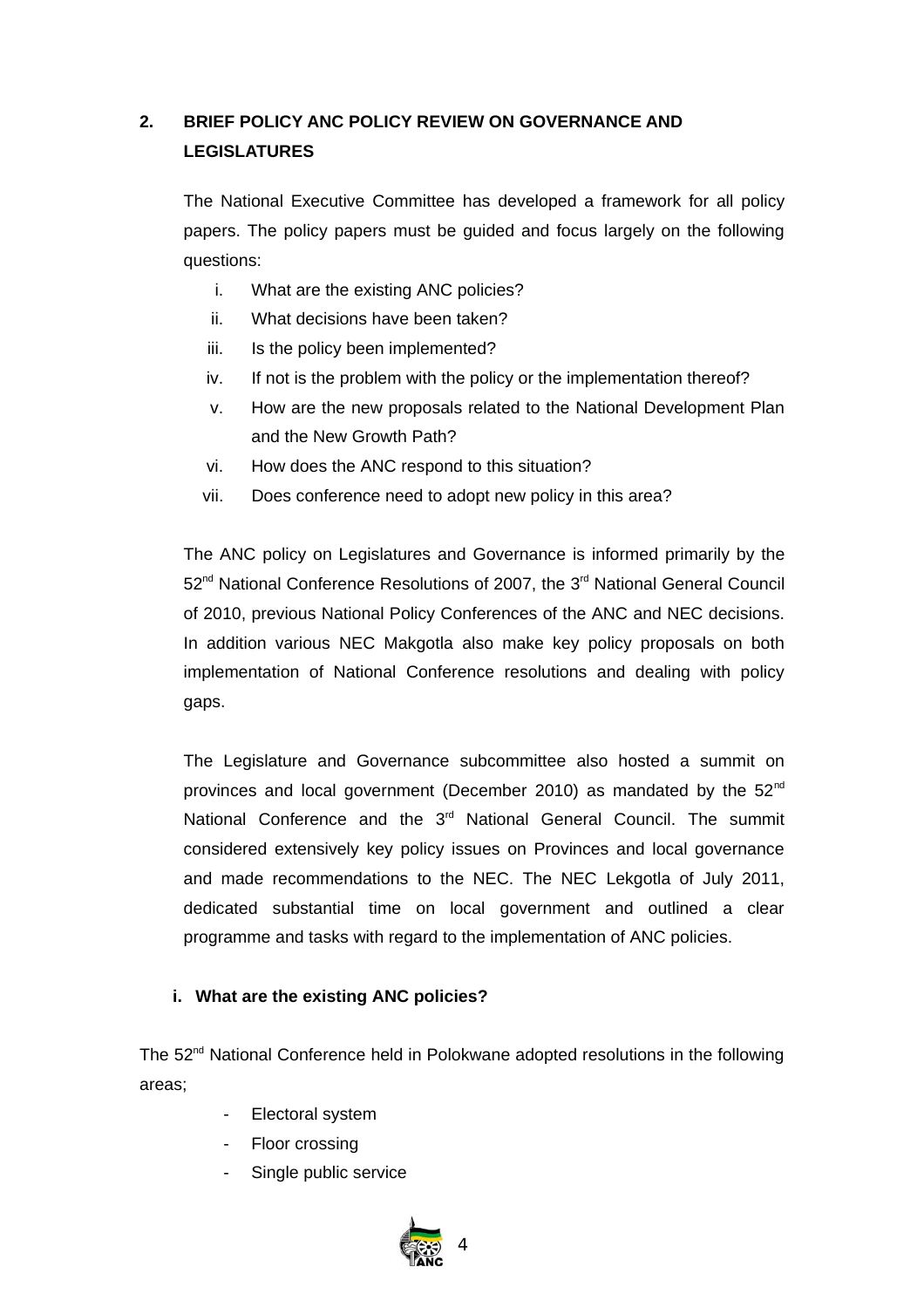- Review of provinces and local government
- Ethics and integrity
- Voting age
- Post tenure employment defending democratic state
- Establishment of a women's ministry

The 3<sup>rd</sup> National General Council also considered various policy issues and reviewed the progress on implementation. The NGC adopted a report on how to fast track the implementation of national conference resolutions. Various policy gaps were identified at the NGC and referred to Policy conference and the Provincial and local Government summit.

# ii. **What decisions have been taken and is the policy been implemented?**

In furthering the 52<sup>nd</sup> National Conference and NGC resolutions, the NEC Lekgotla of July 2011 developed a clear programme to drive and implement ANC policies on legislature and governance.

Most of the policies have been implemented and in some areas there is significant progress in implementation. However, there are policy areas where there are major challenges of implementation, namely the single public service and the review of provinces and local government, specifically local government matters.

# **(a) Single Public Service**:

The process to finalise the establishment of a single public service is near completion. The trade union movement needs to be drawn into the final process of the Bill that addresses the Single Public Service. Disparities and anomalies in remuneration between the Local, Provincial and National spheres of government exist. Norms and standards for service delivery, Human Resource Development Management and training and development are not uniform.

The policy implementation in this area has progressed but not at the pace that was anticipated. Largely the pace has been informed by the complexity of HR issues; the Constitution and related legal matters. The speeding up of the process lies in the hands of the Ministries of Public Service and Administration and Cooperative Governance and Traditional Affairs in the first instance. As this is a process matter no new policy is needed.

# **(b) Provinces and local government**:

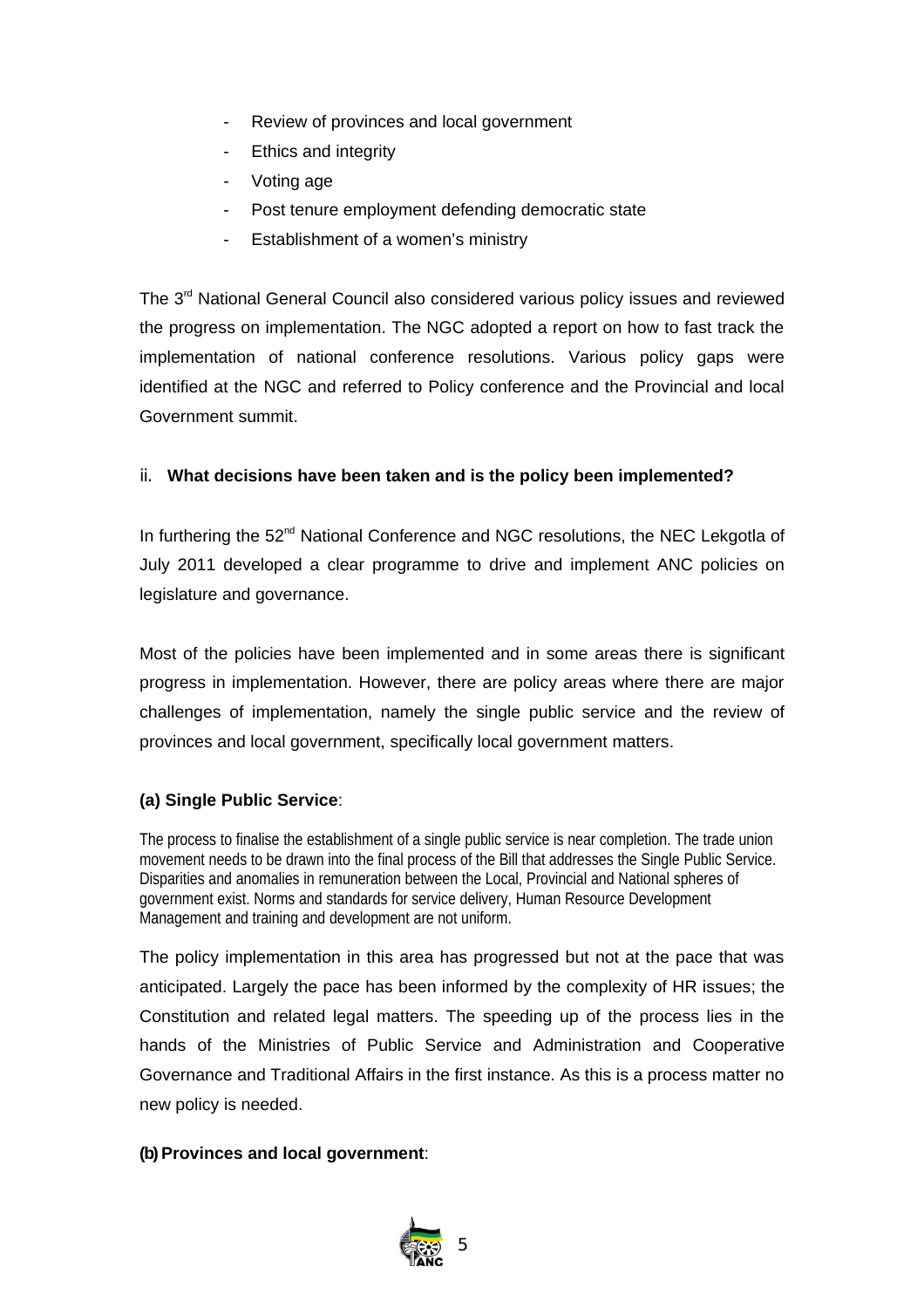The 51<sup>st</sup> National Conference of ANC held in Stellenbosch in 2002 resolved on this matter and not much was done until the 52<sup>nd</sup> National Conference held in Polokwane. Again up until the  $3<sup>rd</sup>$  NGC held in Durban in 2010 progress was limited. The NGC mandated an urgent Summit to be held in December 2010. This ANC summit considered the matter and provided political principles and guidelines that inform and lead to the development of a Blue Print policy on Provinces and local government. This task is still outstanding. The summit recommended the appointment of a panel of experts by government to undertake a comprehensive policy review informed by factual data and thorough analysis.

# **(c) Local government**:

The key issues on local government have been: collapsing municipalities, municipal demarcation, the role of ANC structures on political oversight of municipalities and financial viability of most rural municipalities. The NEC Lekgotla of 2011 took significant decisions on all of these issues. However implementation has been the challenge. The issues of role of ANC structures in political oversight of municipalities will require a policy decision by both the policy conference and the National Conference.

# iii. **Key Milestones in implementing the Policies on Legislature and Governance**

The following are some of the key milestones and interventions undertaken by ANC and government, as practical measures to implement ANC policy.

# **a. ANC 2009 Manifesto and Local Government manifesto 2011;**

The manifesto's as informed by the  $52<sup>nd</sup>$  National Conference resolutions, become the ANC programme in government. The Manifesto was translated into the Government's Medium Term Strategic Framework 2009 to 2014.

The ANC 2011 local government manifesto has also been based on and informed by the 2010 NGC resolutions.

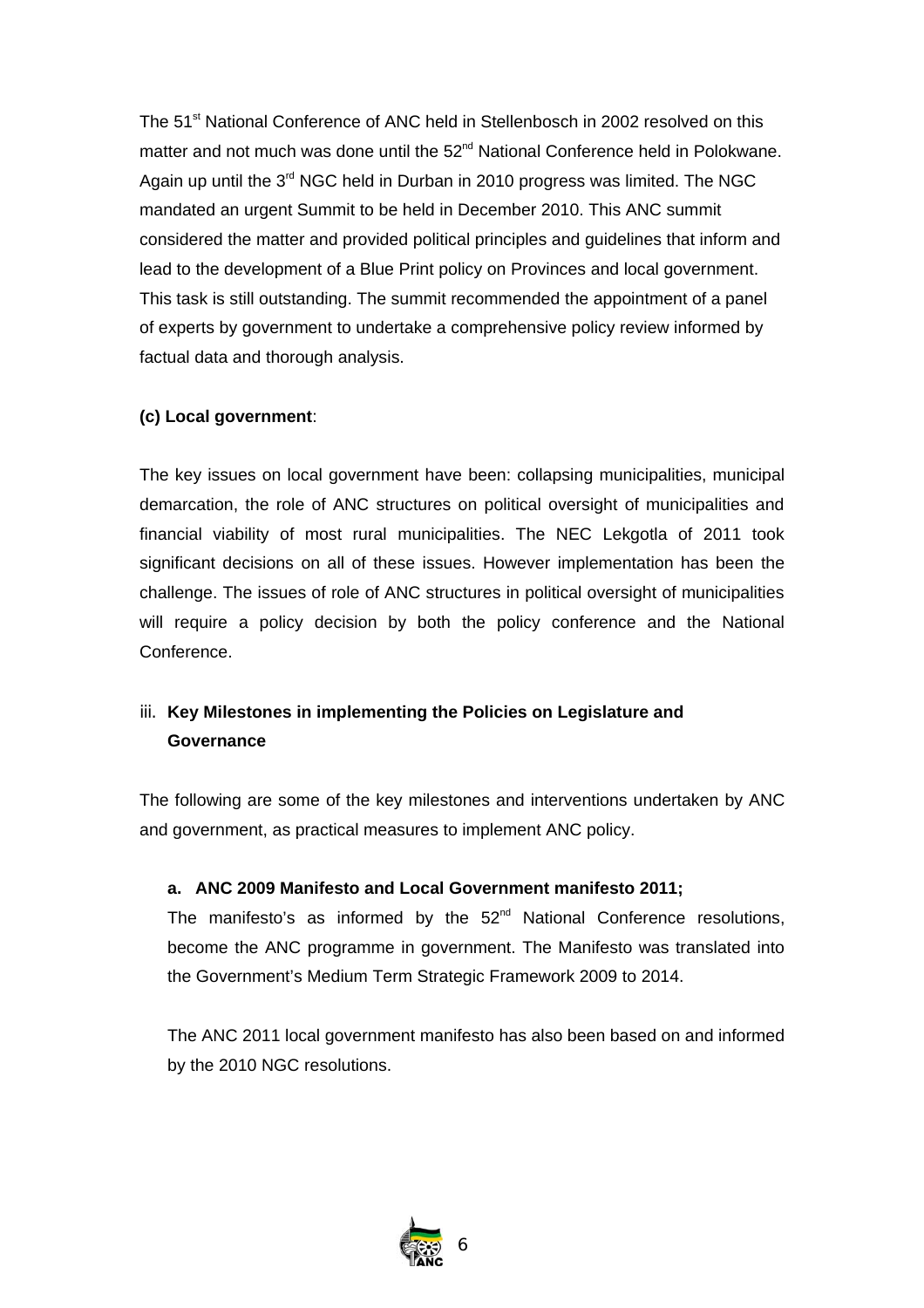# **b. Provincial and Local Government Review:**

The NEC subcommittee held a successful summit and considered key policy issues on provinces and local government. The political principles and roadmap for the completion of this task was outlined and adopted at the summit.

# c. **Local Government Turnaround Strategy:**

The ANC government adopted a comprehensive strategy to stabilise local government. The turnaround strategy has been implemented although unevenly across the country by national departments, provinces and municipalities.

# **d. National Legislation**

The ANC has and continues to provide political, policy and technical direction on draft legislation, including the municipal systems, the public service administration as well as support to specific interventions.

# **e. Local government elections and transitional matters**

Prior to local government elections, mechanisms to deal with transitional matters were put in place by the ANC.

# **iv. Does conference need to adopt new policy in this area?**

The NEC Lekgotla of July 2011 has identified the following issues for consideration at the policy conference:

- i. Review of Developmental Local Government
- Separation of powers within local government
- Funding model for and non-viable municipalities
- Two tier system of local government
- ii. Macro-Review of the Government
	- Cooperative Governance

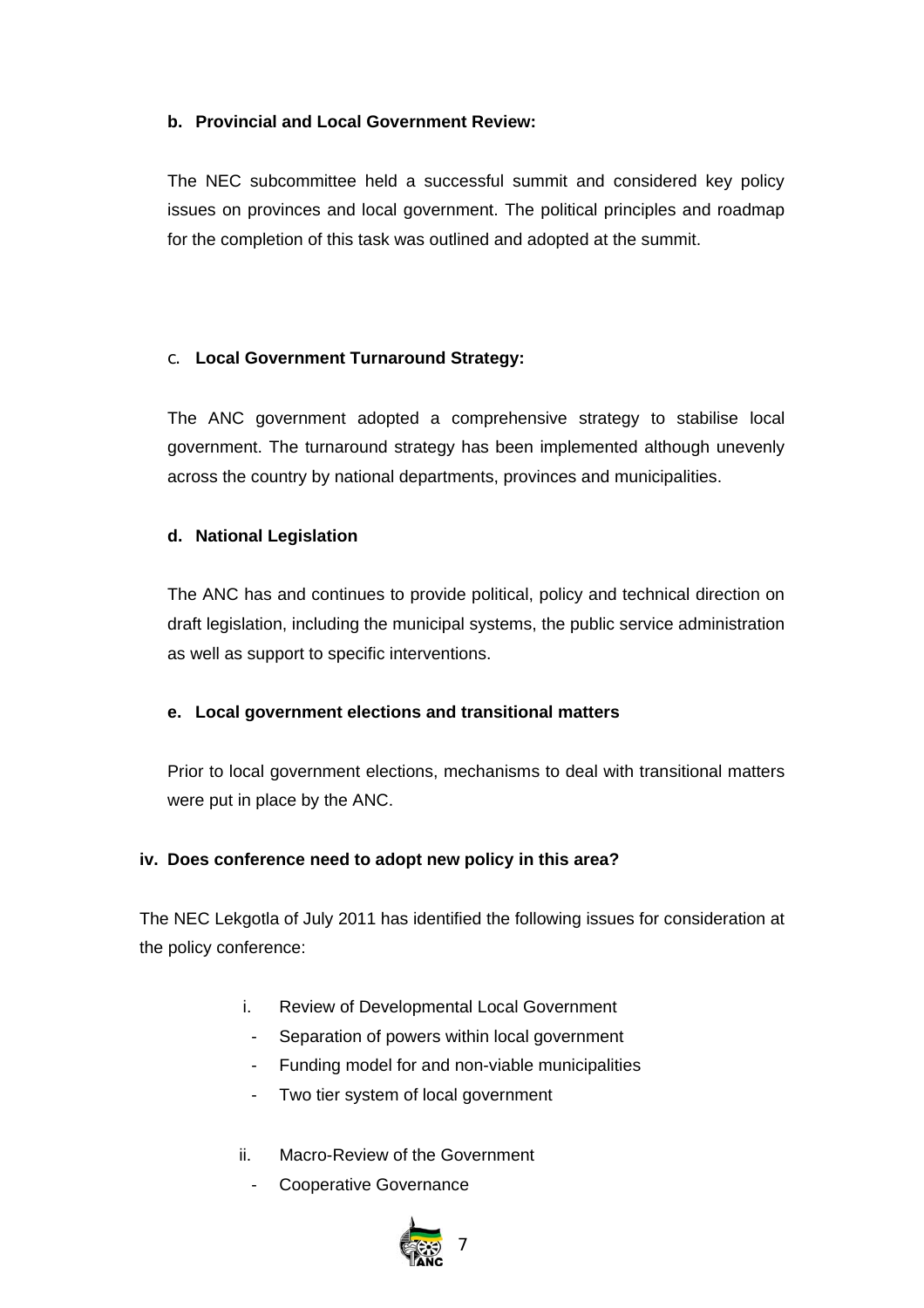- Interventions in provinces and municipalities
- Policy on Provinces
- Single Elections
- Powers and Functions across the three spheres
- Alignment of planning cycle across the spheres
- Inter-governmental Fiscal Relations Framework
- iii. The CDW roles, functions and management must be reviewed
- iv. Transformation of legislatures

The policy paper on legislature and governance seeks to address the above policy gaps.

# **3. NATURE OF THE DEVELOPMENTAL STATE WE BUILDING**

# **Problem Statement**

The ANC Strategy and Tactics as adopted in 2007 defined and outlined the developmental state and its attributes. Weaknesses are located in the implementation to realize the objectives of a developmental state. Various policies of the ANC government seek to achieve the objectives of a developmental state. Weaknesses are located in the implementation of a common and broad framework to coordinate and drive the implementation.

# **Discussion**

Setting a long term vision and agenda for the task of state transformation is critical in accelerating the tasks of the NDR.

The ANC led government has progressed in adopting policies that seek to advance the developmental state. There is general agreement that this has not been comprehensive enough and well coordinated. This policy paper must ensure that ANC government takes forward the task of building the development state by identifying key policy areas and making concrete policy proposals that are aligned to and seek to, ensure realisation of a developmental state.

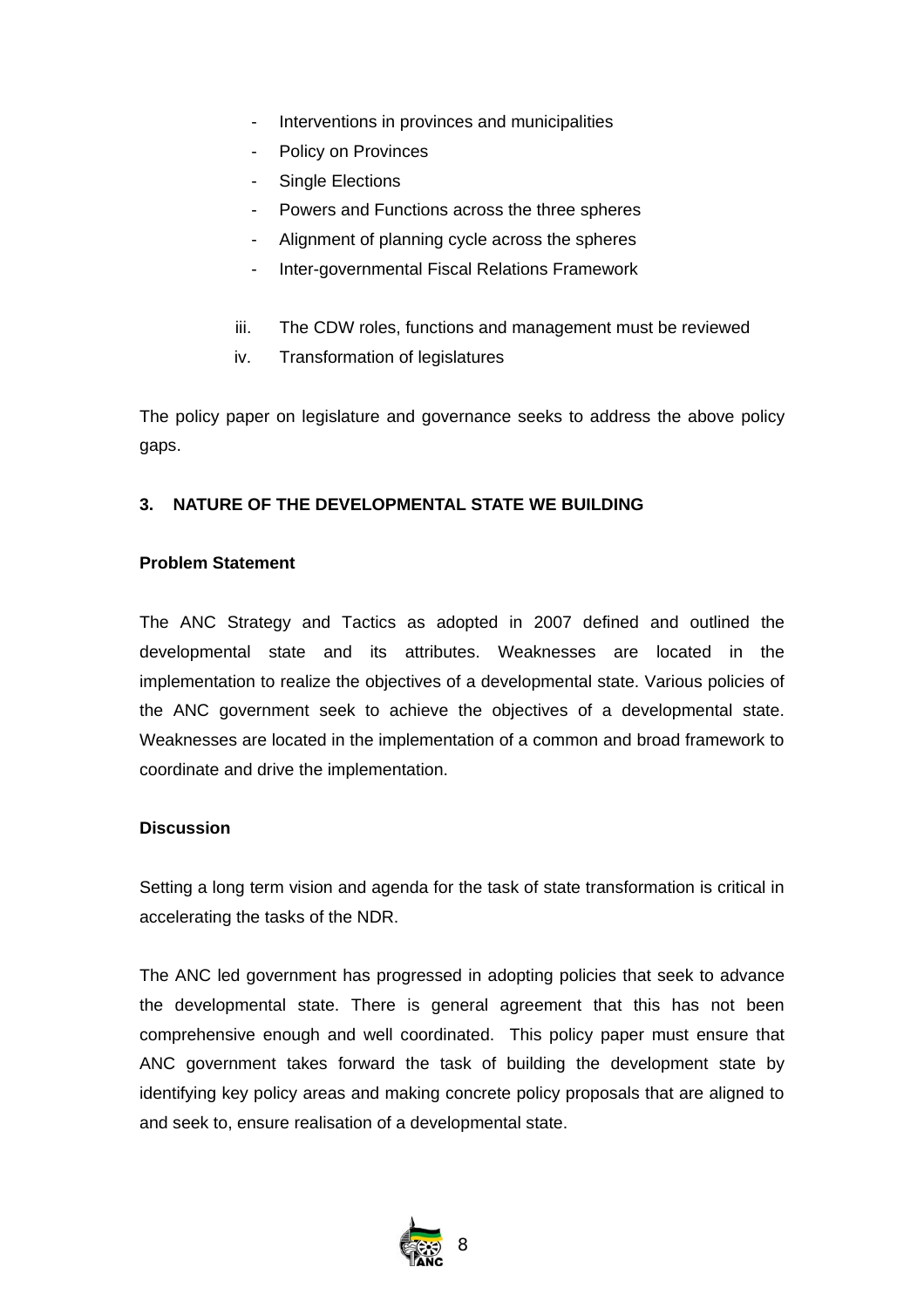# **Strengthening existing policy**

# **(i) Vision of a Developmental State .**

The long term vision and type of state the ANC seeks to build is a "Developmental State", and the work of the Presidency in terms of the National Planning Commission and Monitoring and Evaluation must foster and marshal society's support and commitment towards realisation of this vision. .

# **(ii) State Agencies must have the technical capacity to plan and implement**

The ANC draft policy document on SOE's and DFI's needs to be read alongside this document. It gets to grips with issues of structures and location; governance; financing; legislation and function. It makes policy proposals and lists options. Clearly mandates of the state-owned enterprises, development finance institutions and other state agencies must be aligned with the objectives and priorities of the developmental state and ANC government. The state agencies must be positioned to be at the centre of the technical capacity building and training, planning and implementation. This is one of the attributes of the developmental state

# **(iii) A strengthened government wide planning**

Key to this is building the technical capacity of the state to engage with and lead the development of dynamic and globally integrated economic sectors.

There must be integration, harmonization and alignment of planning and implementation across all three spheres of government and the Development Finance Institutions and State-Owned Enterprises. This includes the development of coherent inter-sectoral plans at national level and the alignment of local implementation in terms of the IDP's.

Government wide planning must focus on spatial planning, infrastructure planning, urbanisation, migration and economic planning. The institutional planning mechanism must seek to redress the apartheid planning structure and introduce new innovative models of planning.

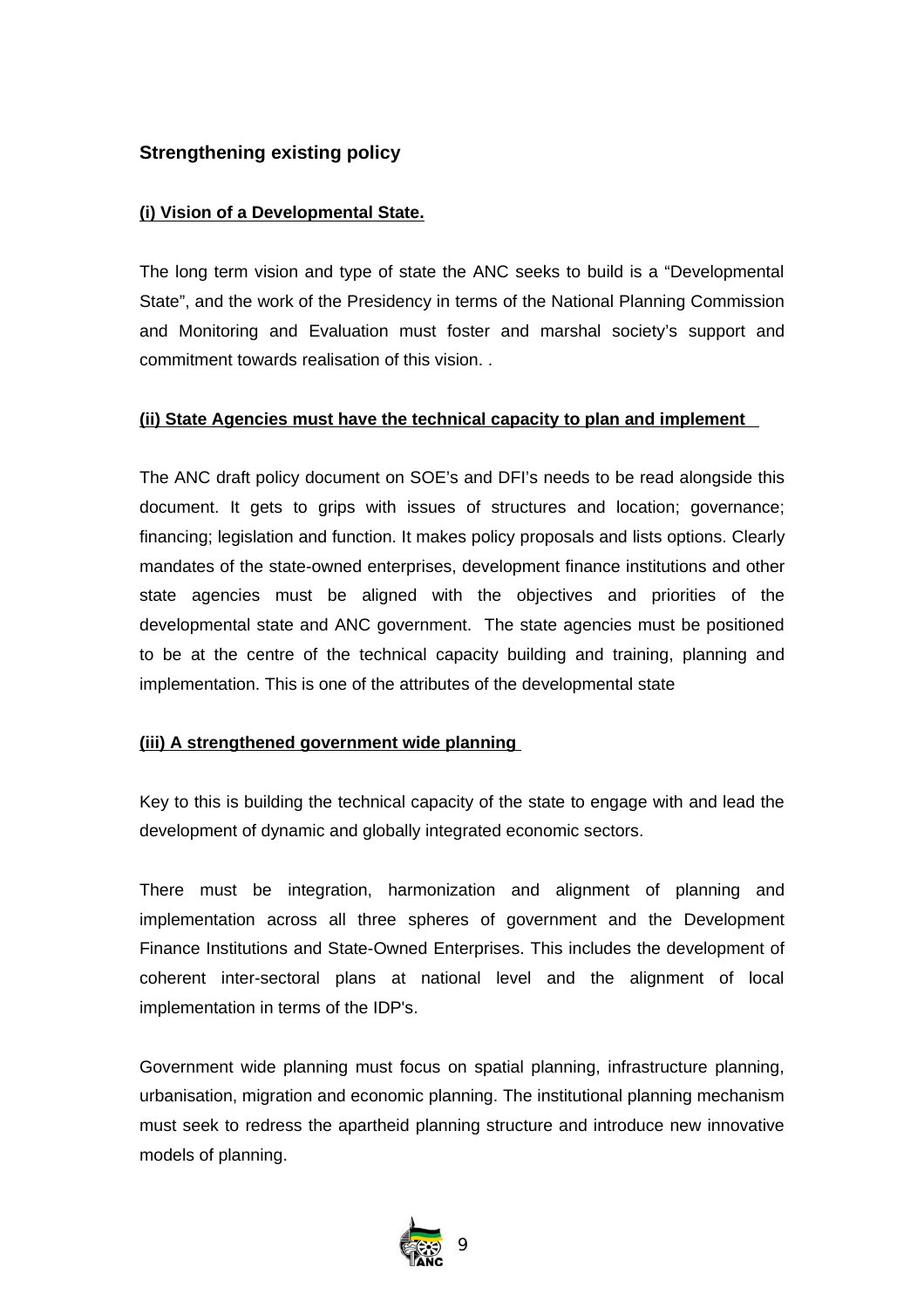# **(iv) Building the human resources capacity of the state**

The ANC government must restructure and re-focus the public service. The public service must be responsive, professional and guided by a new ethos. There must be the development of uniform entrance requirements and standards of employment in the public service, emphasizing professionalism, discipline and a commitment to serve.

The state must ensure adequate and competent personnel that deal with service delivery, particularly in the case of essential services and basic services.

# **(v) Parliament and provincial legislatures must be a lead in defining the national transformation agenda**

The National Parliament and Provincial Legislatures, as tribunes of the people, must lead in the theory and practice of the national transformational agenda.

The ANC in legislatures and parliament must lead in the conceptual, theoretical and ideological analysis of national priority issues. The parliamentary constituency offices and the public hearings in all legislatures must be re-positioned to ensure active people participation in building a developmental state.

# **(vi) Cooperative governance geared towards service delivery**

The more we build a developmental state, the more we create the conditions for a more integrated cooperative governance system. The more we strengthen cooperative governance, the more we create the conditions for effective service delivery. There is a mutually reinforcing relationship between effective cooperative governance, service delivery and a developmental state.

Provincial and local government must be repositioned to be more effective in provisioning of services to the people. Provinces must be strengthened to play a much more supportive role to local government in service delivery. Thus the powers and functions of provincial government must be re-focused and aligned to complement service delivery at local government.

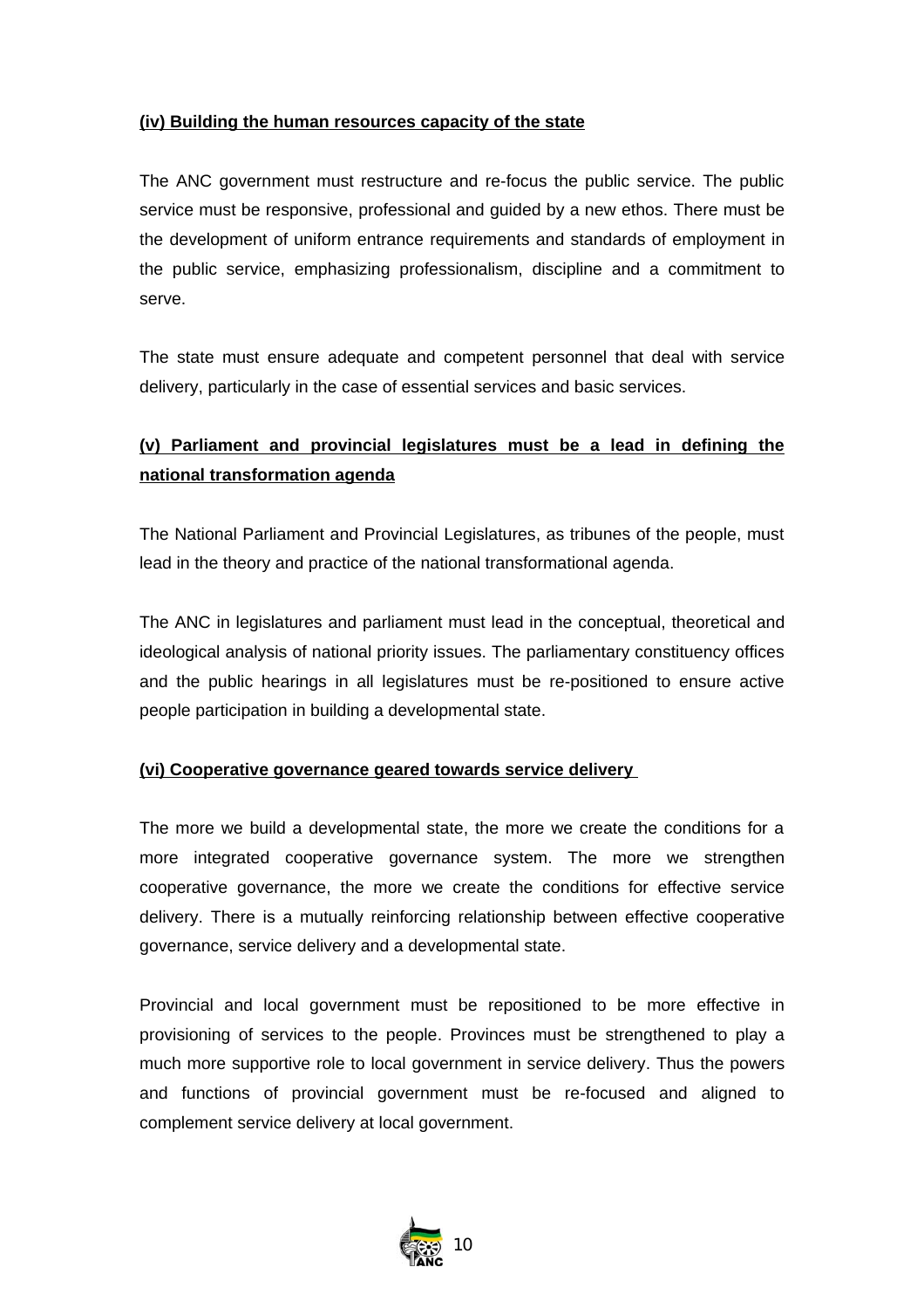# QUESTIONS ON THE DEVELOPMENTAL STATE

- (i) What are they key policy interventions required to realise the objectives of the developmental state?
- (ii) What roles must be played by different organs of the state in building a developmental state?
- (iii) How do you align the National Planning Commission Report with the vision of a developmental state?

# **4. COOPERATIVE GOVERNANCE & THE ROLE OF PROVINCES**

# **Problem Statement**

(i) The ANC policy position is of a Unitary state. As part of our negotiated transition to democracy, we shaped a cooperative governance system with three spheres of government. The spheres of government are inter-related and interdependent. This presents challenges in some instances in terms of powers and functions and viability of some of the spheres either municipal or province.

(ii) The problems emanating from the existence of Provinces are not structural but are more functional and to do with powers. There is a need to avoid subjecting the country to "endless restructuring" and so digressing from the real challenge of tackling service delivery weaknesses and under-development. However there is a greater need to address the functionality of provinces and matters of powers.

(iii) The governance system we shaped is partly a reflection of what the movement wanted. It is also partly the outcome of negotiations process, "the reconciliation phase" between 1990 and 1996 (when the current Constitution was adopted). In the current conjuncture and given that history is ever evolving and the subject of the balance of forces within the State, the shortcomings of what we have are rising to the fore strongly and the need to review has become ever more important. Not to do so will result in what the "10 Year Review" in 2004 warned against, "the reversal of our gains and the setback of democracy".

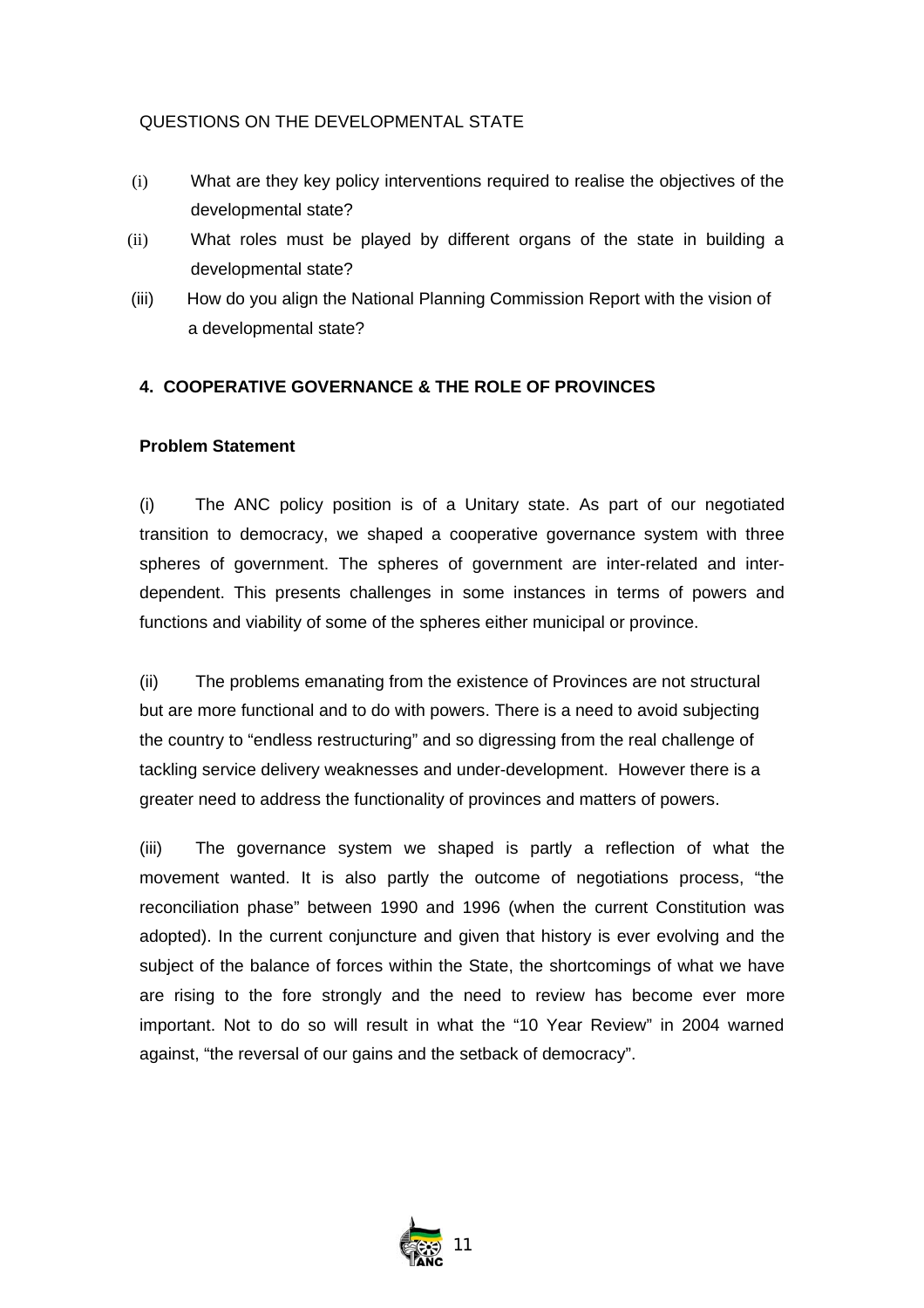# **KEY POLICY ISSUES**

**(i)** 18 years on we need to ask ourselves which features of our cooperative governance system should endure and which are contingent, having been shaped largely to meet the needs of a different context? Does the current *particular form* of cooperative governance system best suit our needs to advance the NDR? Does it serve to significantly advance service delivery and development? To what extent does it contribute to building a developmental state?

(ii) We need a far more integrated cooperative governance system, in which the three spheres of government work much more effectively together. In particular, national and provincial government need to become far more actively involved in local government in ways that strengthen municipalities, not erode their powers and functions. Crucially, for cooperative governance to be more effective, government, especially in the local sphere, must be more actively engaged with the people.

#### **RECOMMENDATIONS**

**The ANC summit on provincial and local government, considered the future role of provinces. The conclusion reached was that the status quo is not viable and neither is removing all nine provinces. Therefore the following recommendations were made at the summit :**

- **i. The ANC government must retain provincial governments as part of our government system. Provincial governments have an important role to play in terms of regional economies, supporting municipalities, ensuring provision of provincial based services and enhancing the system of both representative and participatory democracy.**
- **ii. The ANC government must reform, rationalize and strengthen provinces. This must ensure the following;**
	- **a. That we have fewer provinces which are functional, effective, economically sustainable, integrate communities on nonracial basis and do away with ethnic boundaries.**

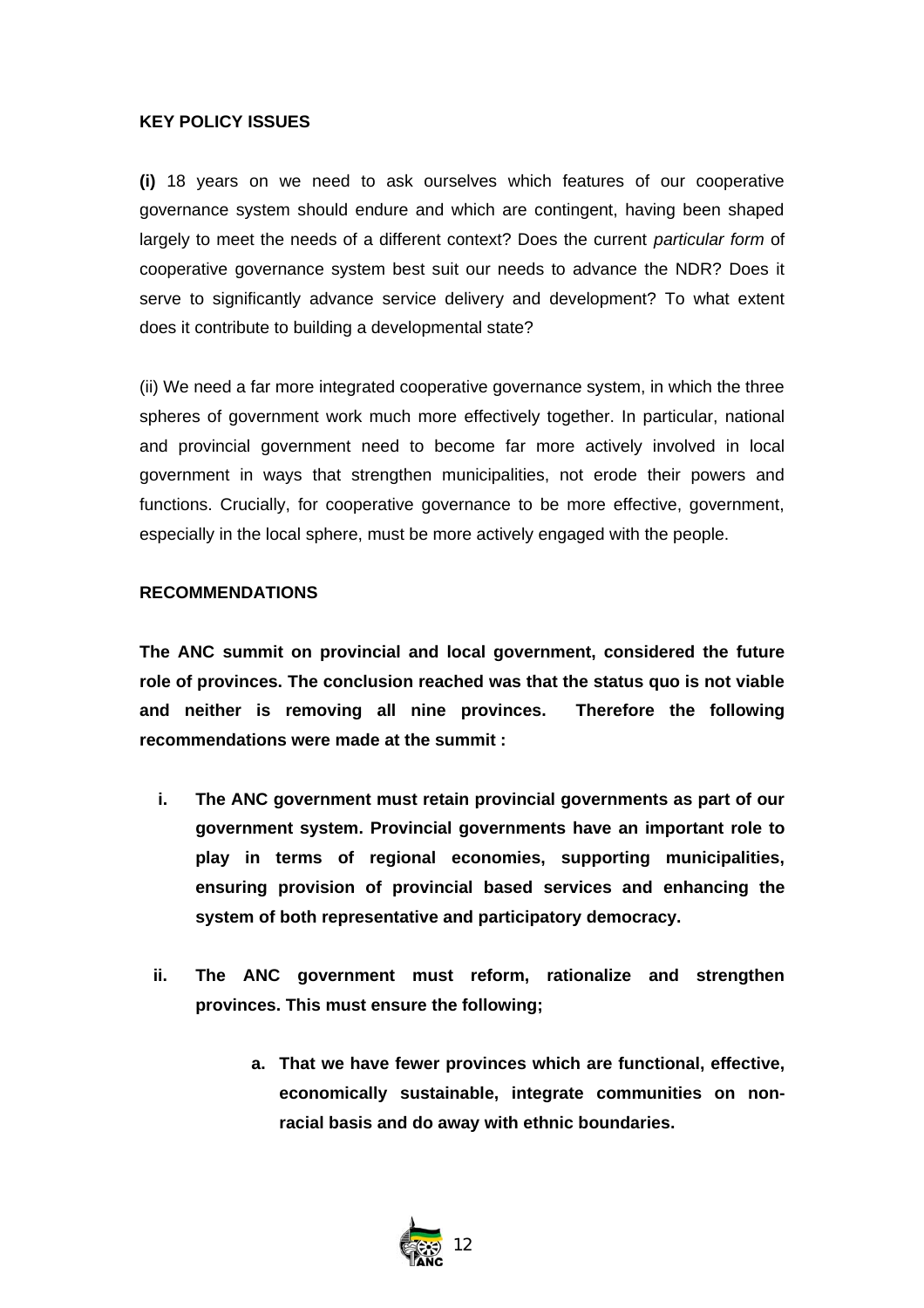- b. **That the powers and functions of the provincial sphere of government be strengthened to ensure more functionality, economic viability and racial/ethnic integration.**
- c. **The role of provincial legislatures be refocused, and mechanism to strengthen legislatures be developed.**
- **d. Consideration of municipal representation in legislatures to strengthen participatory democracy and representation.**
- e. **The roles and responsibilities of provinces to be legislated so as to remove any uncertainty and disputes. This is especially necessary since the district level of government is to be reviewed.**
- f. **Consider City Regions in Gauteng.**
- g. **Provincial government needs to focus on the roles and responsibilities that will capacitate local government; develop and enforce service delivery; financial management; governance standards and facilitate financial support for local governments in need.**
- iii. **The ANC government must undertake the development of a blue print policy to underpin and guide the task of reforming, rationalization and strengthening of provinces. The task must be carried out by government through appointment of a panel of experts.**
- **iv. The process to reform, rationalise and strengthen provinces must be open, democratic and ensure broader consultation and participation by the public.**
- v. **The ANC must give serious consideration to constitutional requirements to carry out the above, in case there is a need for fundamental changes to provinces. The envisaged policy changes might require constitutional amendments.**
- **vi. The key political parties must be sufficiently consulted and be allowed a space to play a role in shaping the provincial reforms.**

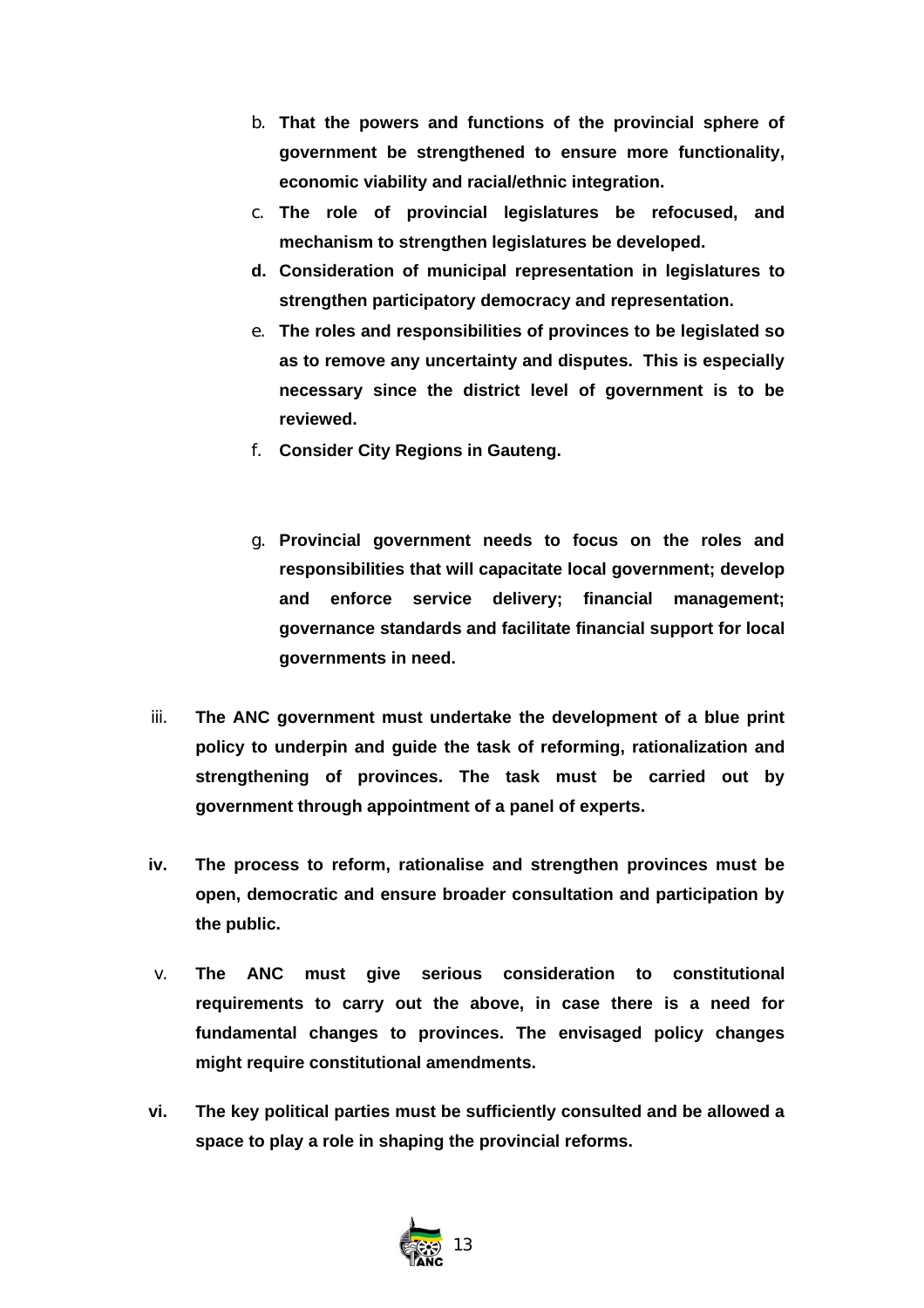# **QUESTIONS ON THE PROVINCES**

- (I) Do the current systems and policies facilitate more functional, viable and sustainable Provinces and what are the areas of major reforms required for Provinces?
- (II) What powers should Provinces have and why?
- (iii) What is the nature of support and capacity building for Provinces that is needed and who should perform this function?

# **5. OVERVIEW OF THE LOCAL GOVERNMENT SYSTEM**

# **5.1 DELIVERY OF BASIC SERVICES**

# **The vision**

The vision for district municipalities in the White Paper on Local Government was linked to their envisioned distributive role namely: coordinating, planning and facilitating district-wide development, providing bulk infrastructure, supporting weaker municipalities and providing services where local municipalities did not have the capacity to do so. The objective of achieving a responsive, accountable, effective and efficient local government system involves categorising municipalities according to their varied contexts and tailored planning, financing and support to the specific requirements of each category. This would involve initiating ward based programmes to sustain livelihoods for the poor, strengthening local democratic participation and developing improved administrative and financial capabilities, all dependant upon effective coordination between local, provincial and national government.

# **The Problem Statement**

i. Municipalities differ from each other in various ways, including size and structure of population, poverty levels, backlogs in basic services, economic development, employment, land ownership patterns, spatial characteristics and a host of other factors. These factors have a large

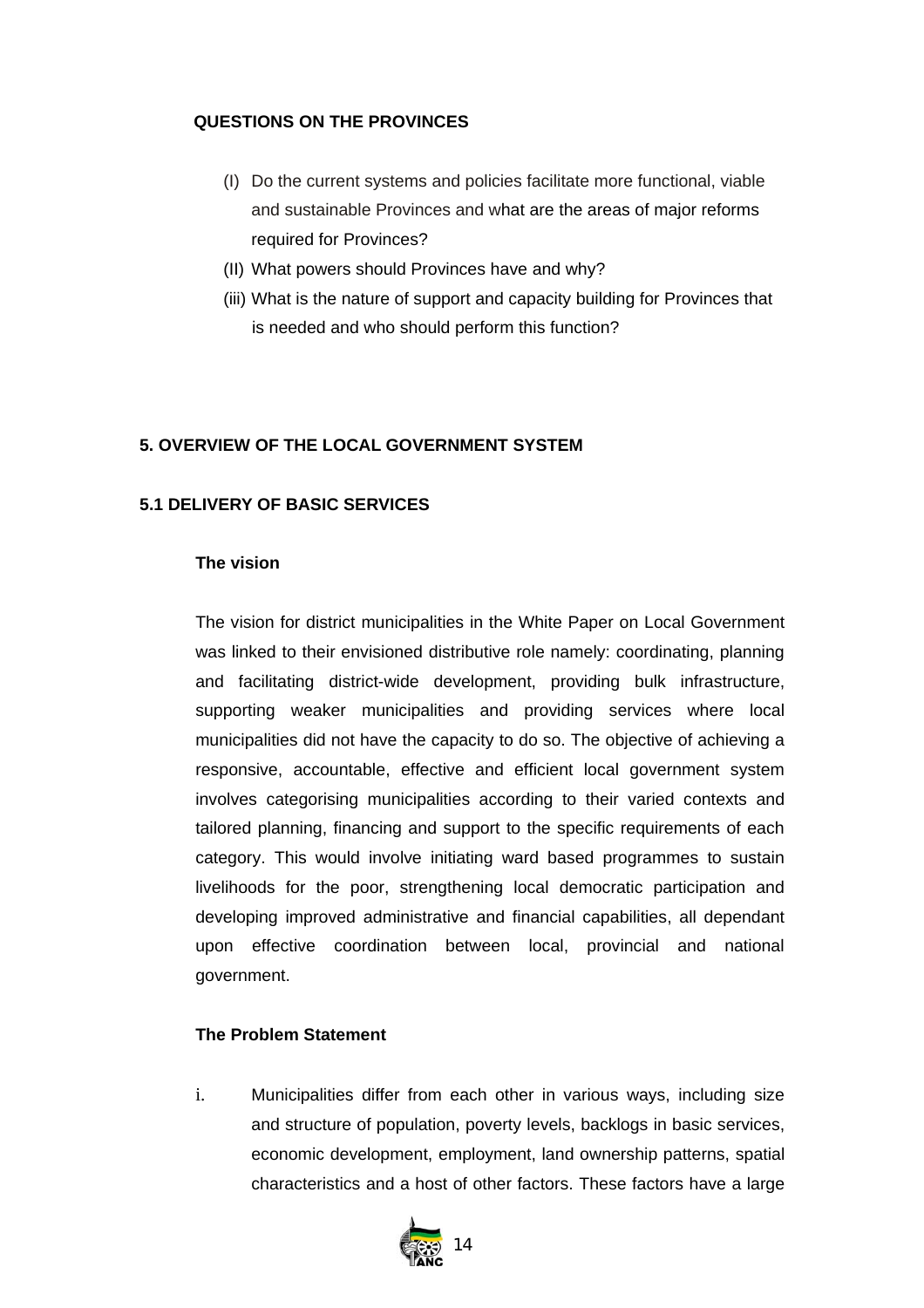impact on the scope and types of services that will be required to be performed.

- ii. Despite the advances in service delivery since 1994, the pace of improvement in services and the quality of services provided do not in many cases match the expectations of many of our people. A significant number of municipalities are still in deep distress and municipal service delivery is poor. Whilst access to basic services has risen progressively the backlogs remain high.
- iii. The one size fits all approach to improving local government has not worked. Integrated Development Plans (IDP's) which were meant to be key for facilitating local development have not lived up to this expectation.
- iv. There is a strong correlation between areas of high poverty concentration, poor services and institutional weaknesses. The problem is most pronounced in rural municipalities and those localities that have only one or two small towns, notably in the former homeland areas. Poor governance and accountability, weak financial management, skills gaps, high vacancies in critical senior management posts and a lack of informed and co-ordinated planning.

This has resulted in an inability of some municipalities to deliver even a core set of basic municipal services. Added to this has been a lack of infrastructure and a lack of appropriate delivery models in remote rural areas as well as general neglect of maintenance and repairs of municipal infrastructure.

- v. High vacancy rates and a lack of suitably qualified individuals in senior management and technical positions with only 25% of municipalities having a civil engineer.
- vi. Ineffective internal controls and procurement practices and critical skills gaps account for rising municipal debt and the weak financial position of many municipalities. Poor governance and accountability are major areas of concern. These manifest themselves in high levels

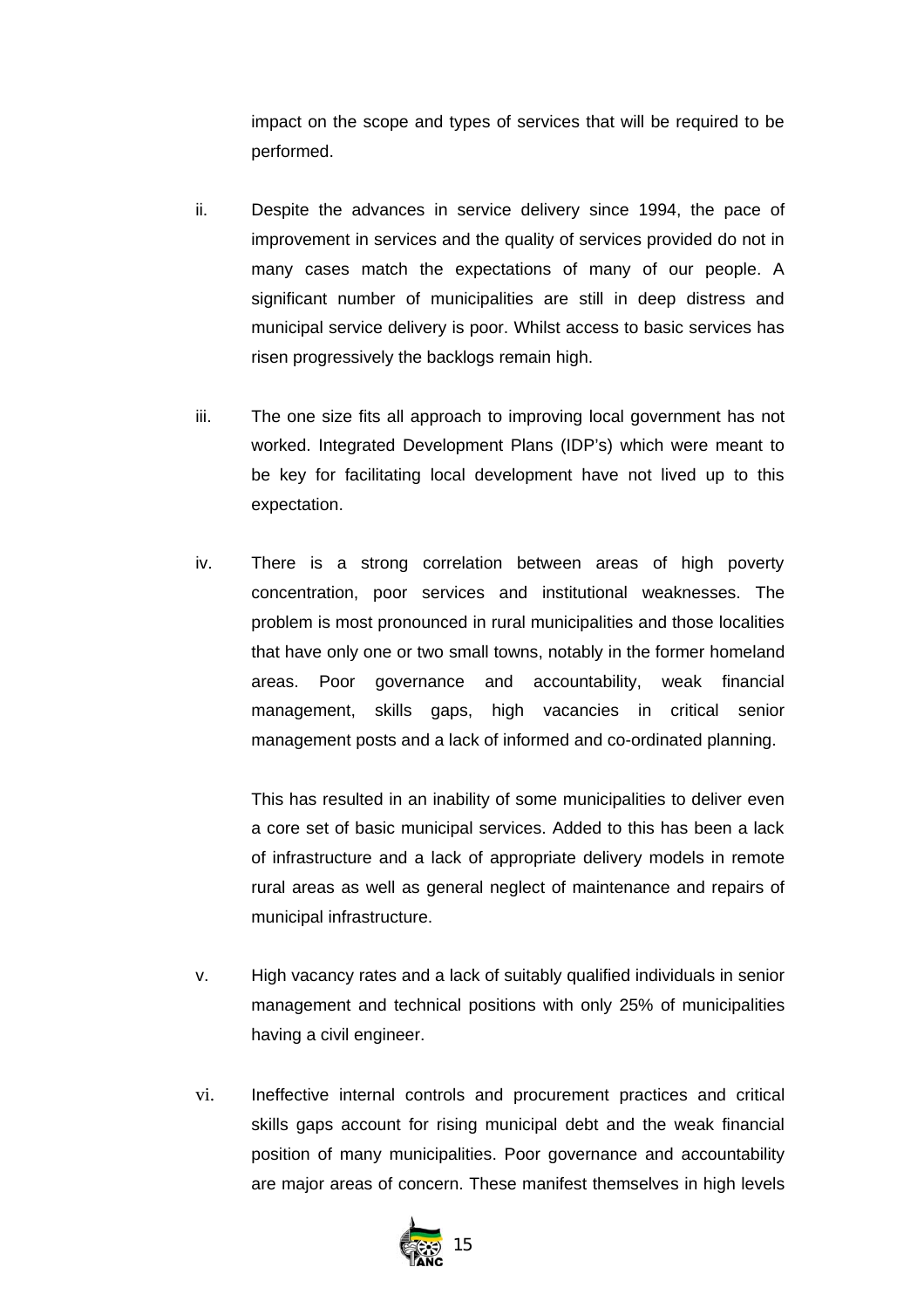of distrust in local government and the escalation of community protests. Level of trust in local government has declined sharply since 2004. Participatory governance has lost meaning and content and in its place has risen communities who feel alienated and disconnected from decision-making processes and disempowered in influencing the affairs of the municipality. Much of this stems from poor communication with communities, lack of transparency and weak and ineffective ward committees.

- viii The role of District Municipalities needs to be clarified. The status quo is not optimal and needs to be reviewed. The question that must be confronted is whether it is workable for District Municipalities to be expected to provide services to some local municipalities that have more resources than them. There is a growing view that we need to be recommending policy that District Municipalities should house shared services and provide high level skills to municipalities that will never afford some of the skills.
- ix Various policy shifts impacted on this envisioned redistribution role, which included amendments to the Municipal Structures that shifted the role of District Municipalities in direct service delivery and the abolishing of the Regional Services Council (RSC) Levies in 2006. In place of the RSC levy grant was introduced to replace the lost revenue stream. In reality the grant system never functioned properly and the RSC decision has qualitatively weakened District Municipalities. Funding for smaller municipalities needs a firm decision. The assumption that municipalities can raise up to 95% of their revenue is only applicable to a very limited number of municipalities. Many small and rural municipalities have no revenue base and no capacity to manage even the limited resources given to them.

# **Recommendations:**

**(a) Put in place a differentiated approach to municipal planning, financing and support.** 

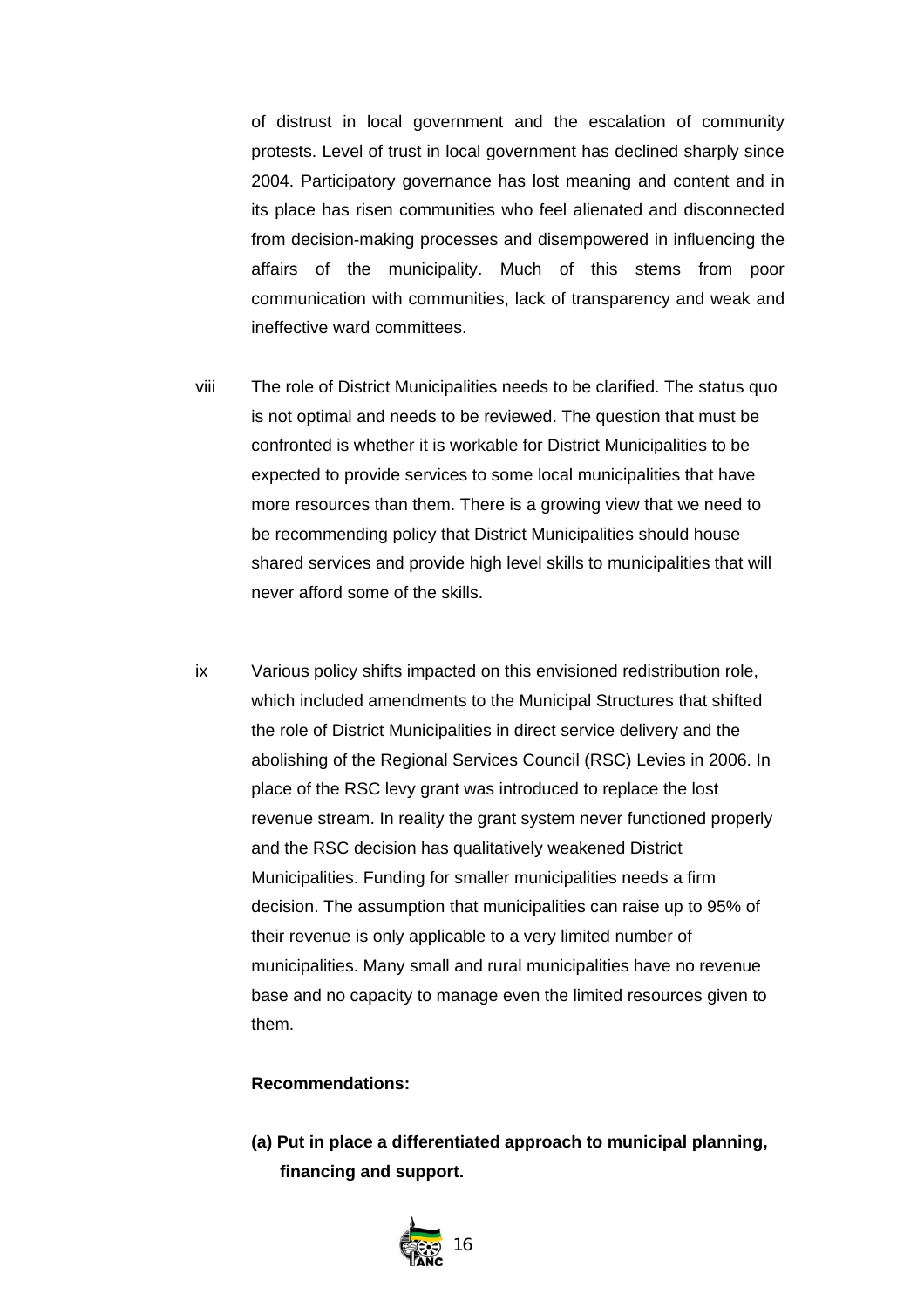- **(b) Emphasis must be towards increasing the share of nationally raised revenue to local government.**
- **(c) Revisit the formula for local government funding. The key areas of review include: the equitable share; MIG & other conditional grants.**
- **(d) The revenue collection mechanism must be strengthened.**
- **(e) The spending capacity of municipalities must be strengthened.**
- **(f) The vigorous implementation of municipal credit policy.**
- **(g) Initiating ward-based programmes to sustain livelihoods for the poor.**
- **(h) Deepening local democracy.**
- **(i) Enhancing administrative and financial capabilities of municipalities.**
- **(j) Improve coordination of cross-departmental interventions impacting on local government.**

# **5.2 DEMARCATION**

Demarcation and the Demarcation Board have been highlighted as

areas of serious concern. As a governing party our views cannot be

 relegated to complaints. We need a workable approach. The demarcation processes must be informed by developmental patterns with the objective of deracializing and integrating communities in their operations.

# **Recommendations:**

**(a) The ANC must improve and strengthen its capability and establish a mechanism to interact and influence the**

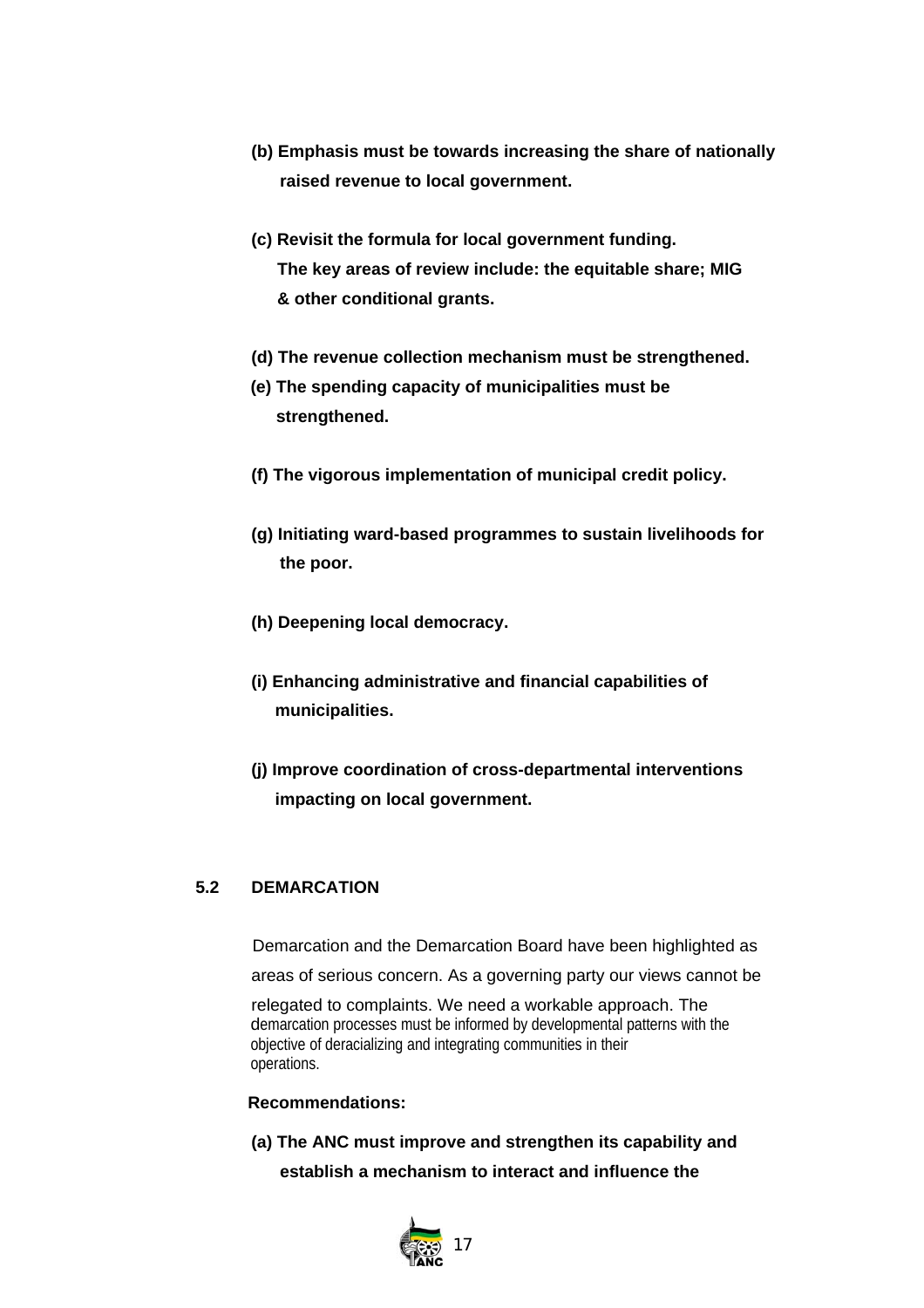**demarcation processes timeously and in a coordinated manner.**

**(b) Government must review the demarcation process and the role, functions, scope and composition of the Municipal Demarcation Board, the criteria it uses to decide on ward and municipal boundaries and with a much more enhanced role for community participation.** 

# **5.3 POLITICAL GOVERNANCE**

# **Recommendations**

- **(i) ANC must develop urgent political guidelines regarding the implementation of the Municipal Systems Amendment Act.**
- **(ii) A policy framework on how ANC structures (REC's and BEC's) relate to municipal structures is needed.**
- **(iii) That the oversight role of Municipal Councils be strengthened by:**
	- **(a) strengthening the role of the speaker.**
	- **(b) strengthening the separation of powers between the Executive and Council so that Council does hold the Mayoral Committee to account.**
	- **(c ) strengthening those Portfolio Committees chaired by a member of Council who is not serving on the Mayoral Committee.**

# **5.4 A DIFFERENTIATED MODEL**

Although great strides have been made in extending access to services, there is a need to fast-track delivery. Given the different landscapes within which municipalities operate the division of powers and functions need to take these differences into account. Although each and every municipality is unique and will require different service delivery responses, there are two broad categories within which

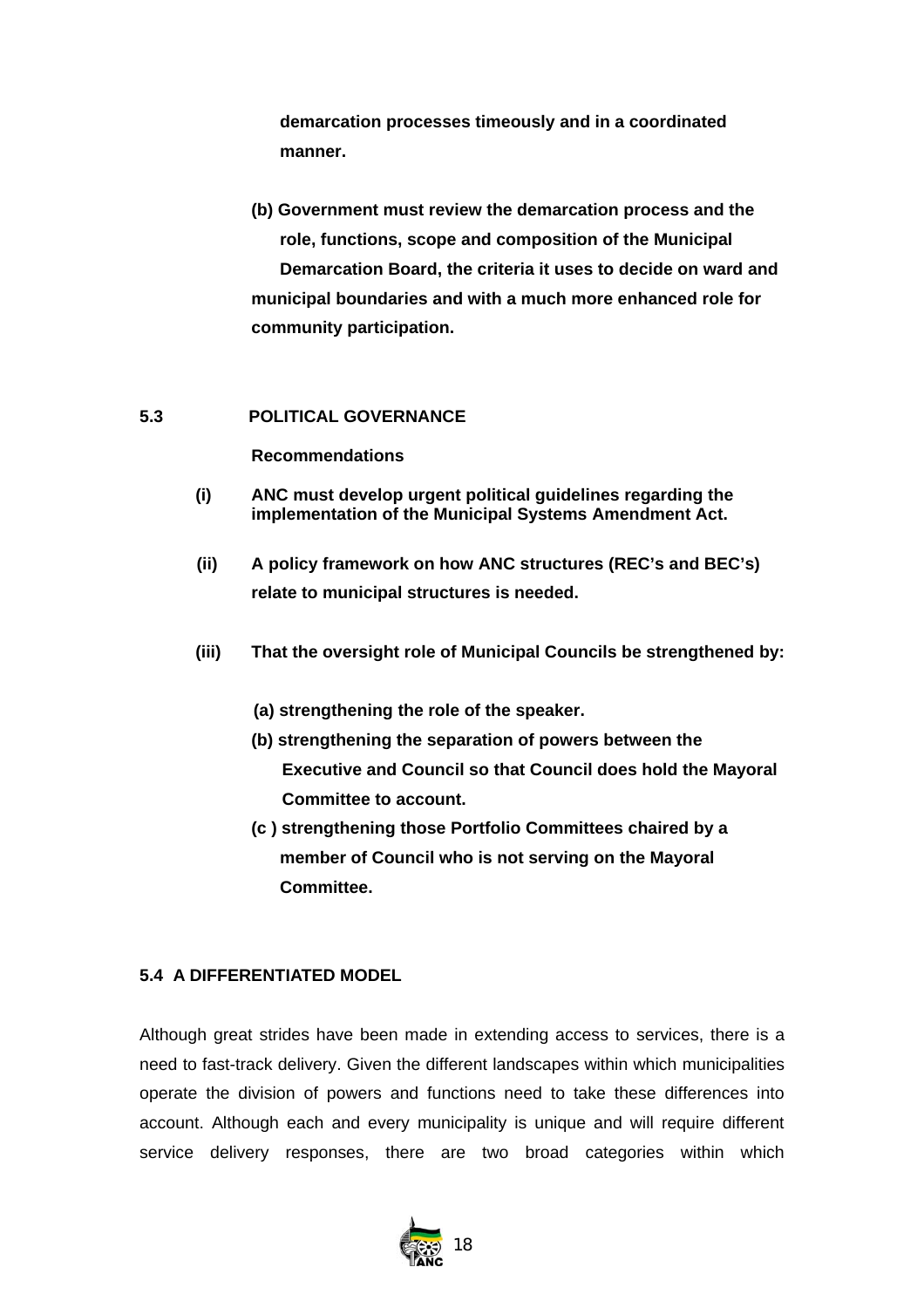municipalities fall namely, (a) metros and large cities; and (b) smaller and more rural municipalities.

There has been a deliberate increase in the amount of differentiation in the local government system in recent years. However there is still significant scope for the possibility of further differentiation in a number of areas.

# **RECOMMENDATIONS:**

**(i) Further devolution of functions to cities – full accreditation for the housing function and the transport regulatory function. Both of these functions are necessary for cities to be able to plan properly, integrated urban environments and change the apartheid spatial patterns of development they have inherited.** 

**(ii) Infrastructure funding for cities and rural municipalities – Cities have very different infrastructure needs and planning capacities to rural municipalities. Cities require more integrated infrastructure funding while other municipalities require more guidance and assistance with their infrastructure.** 

**(iii) Differentiated capacity interventions – Different municipalities have very different levels of capacity and so it makes sense to provide very different forms of capacity support in different municipalities. The type of capacity support appropriate for metros in planning their built environments will be very different to the type of capacity interventions that are appropriate in rural municipalities.** 

**(iv) New revenue raising powers for some municipalities - There is scope for the revenue raising powers allocated to municipalities to become even more differentiated. This means that a particular group of municipalities (e.g. cities or rural municipalities) might apply for a new revenue raising instrument that could only be used by that group.** 

**(v) Differentiation in regulations – In some instances it may be feasible to create different regulations and formats for different types of municipalities. For example simplified IDP formats. We must also be**

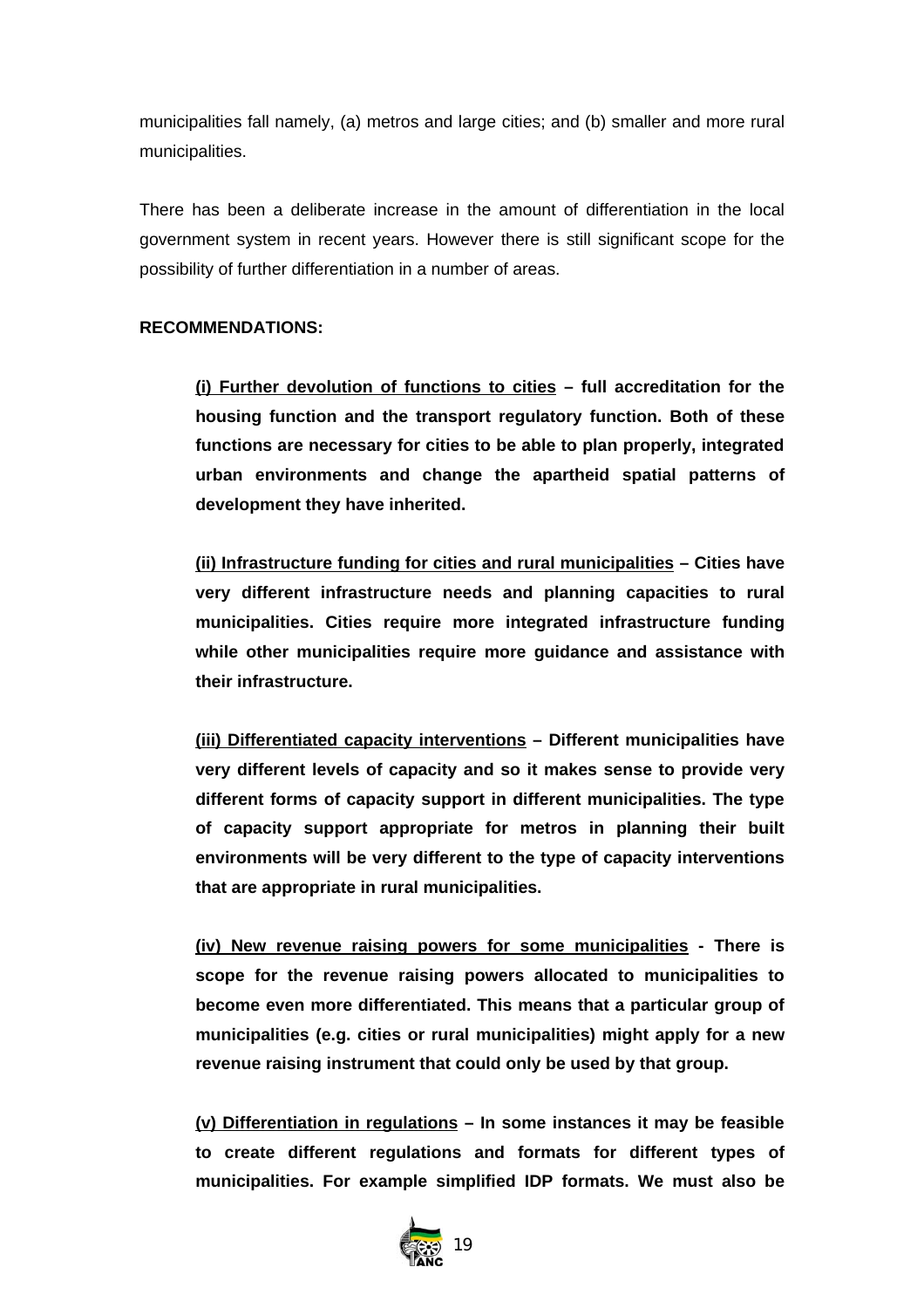**very careful that any changes to regulations do not undermine the basic structures underpinning the transparency and accountability that has been built into the system over many years.**

**(vi) Creating a new type of category A municipality – The possibility of creating more municipalities operating outside districts would increase the scope for differentiation. The viable category B municipalities, should not un-necessarily burden district with support requirements and rather be redefined in a new category "A" type municipality. This allows districts to focus on the more needy municipalities.** 

#### **5.5 THE TWO-TIERED SYSTEM**

#### **The recommendations for the two tier system are as follows:**

# • **Leave the system as it is**

This option would retain the basic institutional framework of local government: metropolitan municipalities and two-tier local government. It would also retain the inefficiencies in the system: the absence of a clear model for districts, unstable functional arrangements, the mismatch between revenues and expenditure, and conflict over resources and authority.

If the two-tier system is retained in essence, policy and institutional reform will still be needed to correct the problems in the system.

In light of the known problems with local government, interventions other than institutional reform would still be needed. These would then constitute the reform agenda for local government. These would include: enhancing municipal leadership and accountability; strengthening participation mechanisms, strengthening intergovernmental processes, simplifying planning and introducing a long term initiative to build the capacity of weaker municipalities based on a shared services model.

**Recommendation: There are no advantages to retaining the two-tier system as it is. The disadvantage would be perpetuating uncertainty and instability despite the structural defects in the system. That**

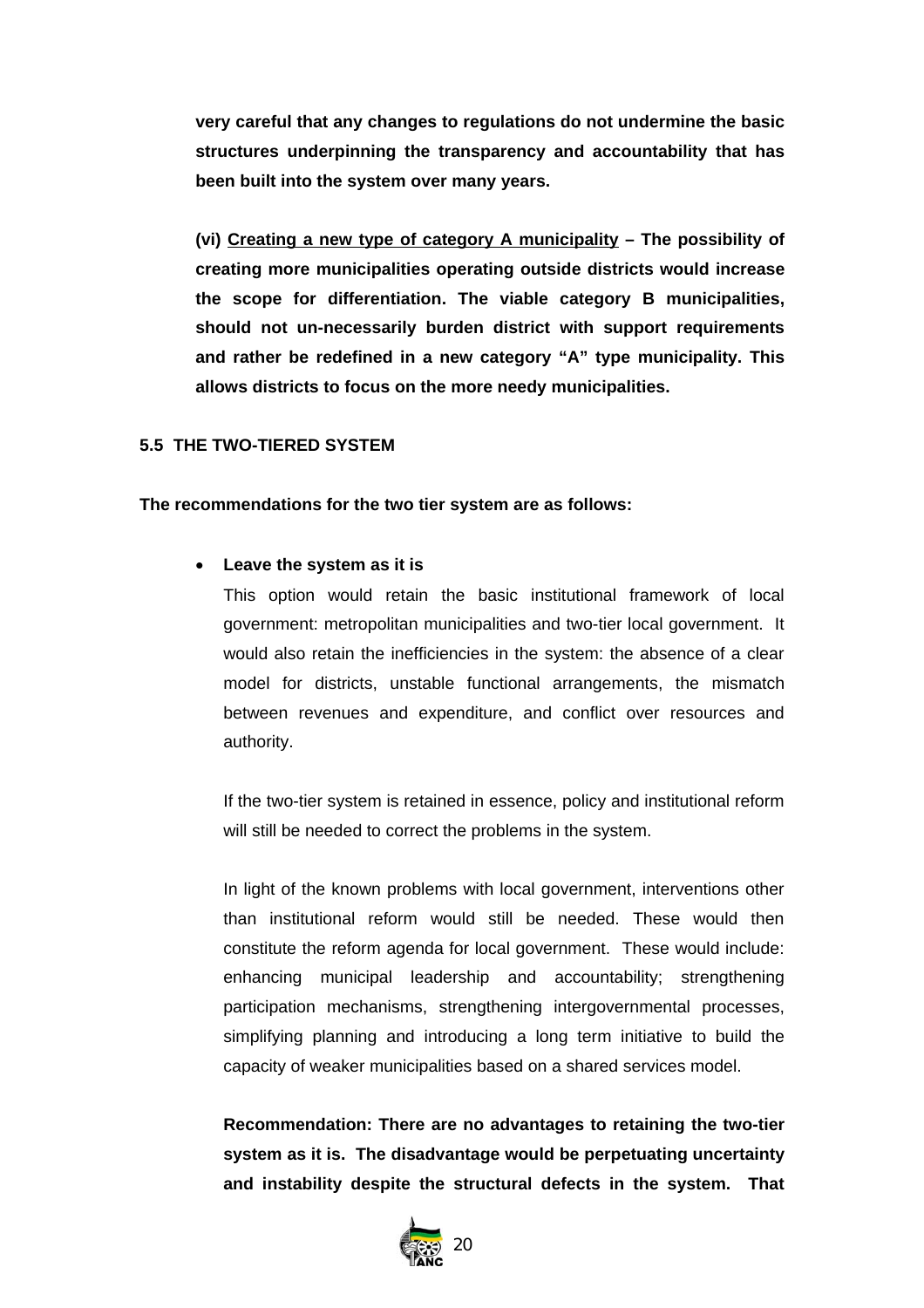**would amount to retain institutional arrangements simply because they are there, irrespective of whether they are functional. Therefore this recommendation would not be favoured.** 

# • **Abolish the Two-Tier System with more category "A" type municipalities**

This would involve significant re-demarcation, reduce the number of municipalities in the system and result in the re-allocation of district functions to local municipalities, provinces or other entities. It has the advantage of reducing the levels of conflict and complexity in the system, whilst linking accountability for service provision directly to Ward level. It also consolidates functions such as roads and emergency services under one authority.

One disadvantage is that a there is some evidence that in rural areas districts are playing a supportive role in respect of the smaller locals.

# **Recommendation: Needs to be seriously considered**

# **5.6 REFORM THE ROLE OF DISTRICTS**

Reforming the system would most likely entail assigning service delivery functions to local councils, where that is feasible and redefining the role of districts. There are several options:

# *(i) Strengthening the planning, coordination and support functions of districts*

This would help to achieve one objective, namely clarity about accountability for service provision, stronger links between service delivery and wards and a clearer role for districts vis-à-vis locals. The disadvantage is that districts already have these roles as statutory functions with little evidence that they are performing them effectively.

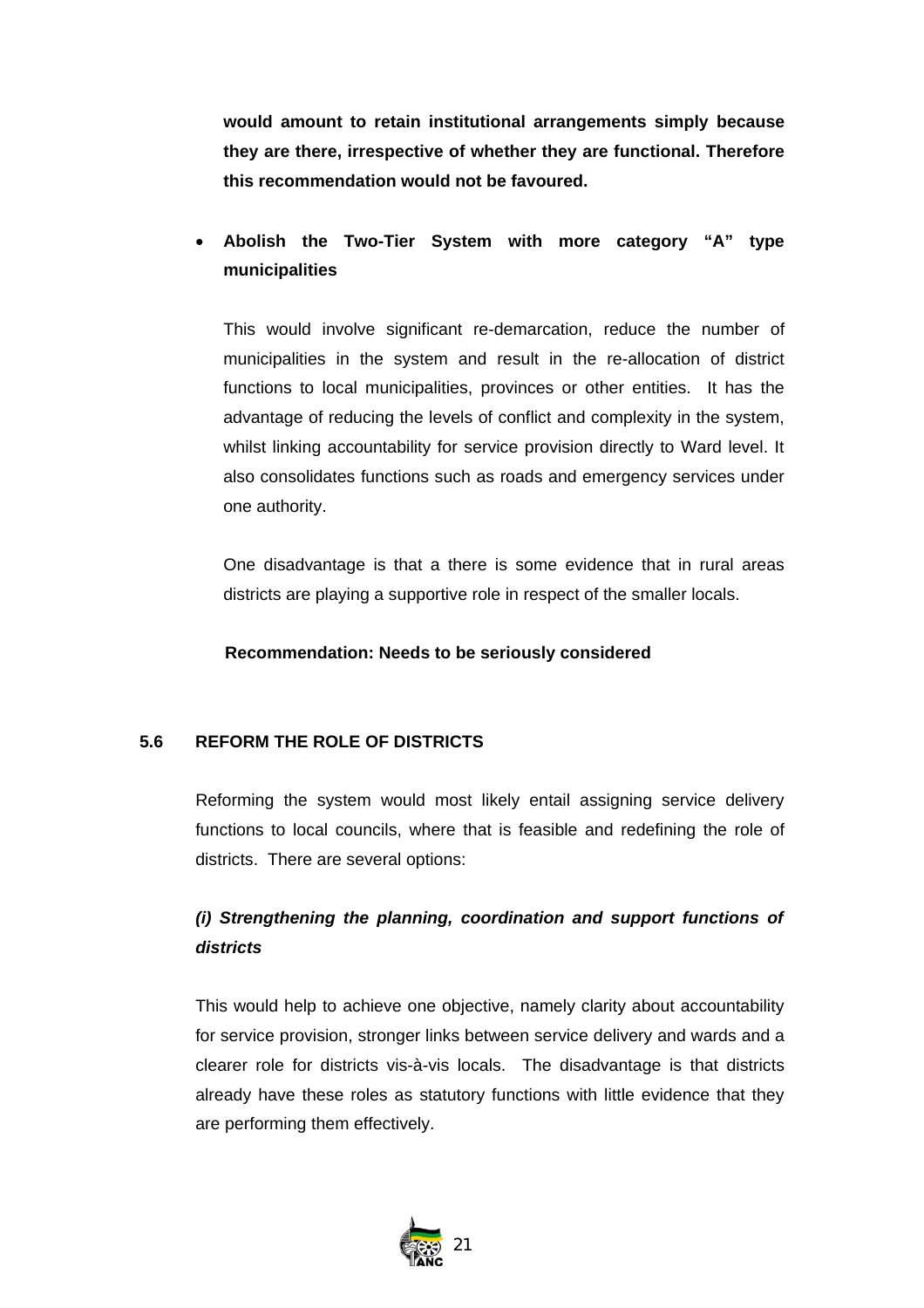Provide more clarity on how the coordinating functions will be funded and what leverage district-wide planning will have.

# *(ii) Retaining districts only in certain areas*

The rationale for district local government is to compensate for weak local councils in a particular area and to support them to become functional local governments. Districts would thus not exist where locals are strong enough to function independently.

# *(iii) Absorbing districts into national or provincial administrations*

The district could be retained as a decentralized administrative structure of either national government or provincial government. The merit in this proposal is that it would retain capacity that has been built in the district, and bring the capacity of the other two spheres down to local level in a sustained way. It would however require major legislative and institutional reforms.

# **Recommendations**

**(i) The ANC supports the principle of differentiation for local government. This policy principle should seek to achieve the objective of ensuring municipalities are treated according to their strengths and capacities. A policy and regulatory framework on differentiation must be adopted by government. The differentiation policy must guide and inform the following:**

- **i. Devolution of functions to stronger municipalities such as cities.**
- **Infrastructure funding for cities and rural municipalities.**
- **Revenue raising capacities.**
- **Capacity interventions.**
- **Funding needs for municipalities.**

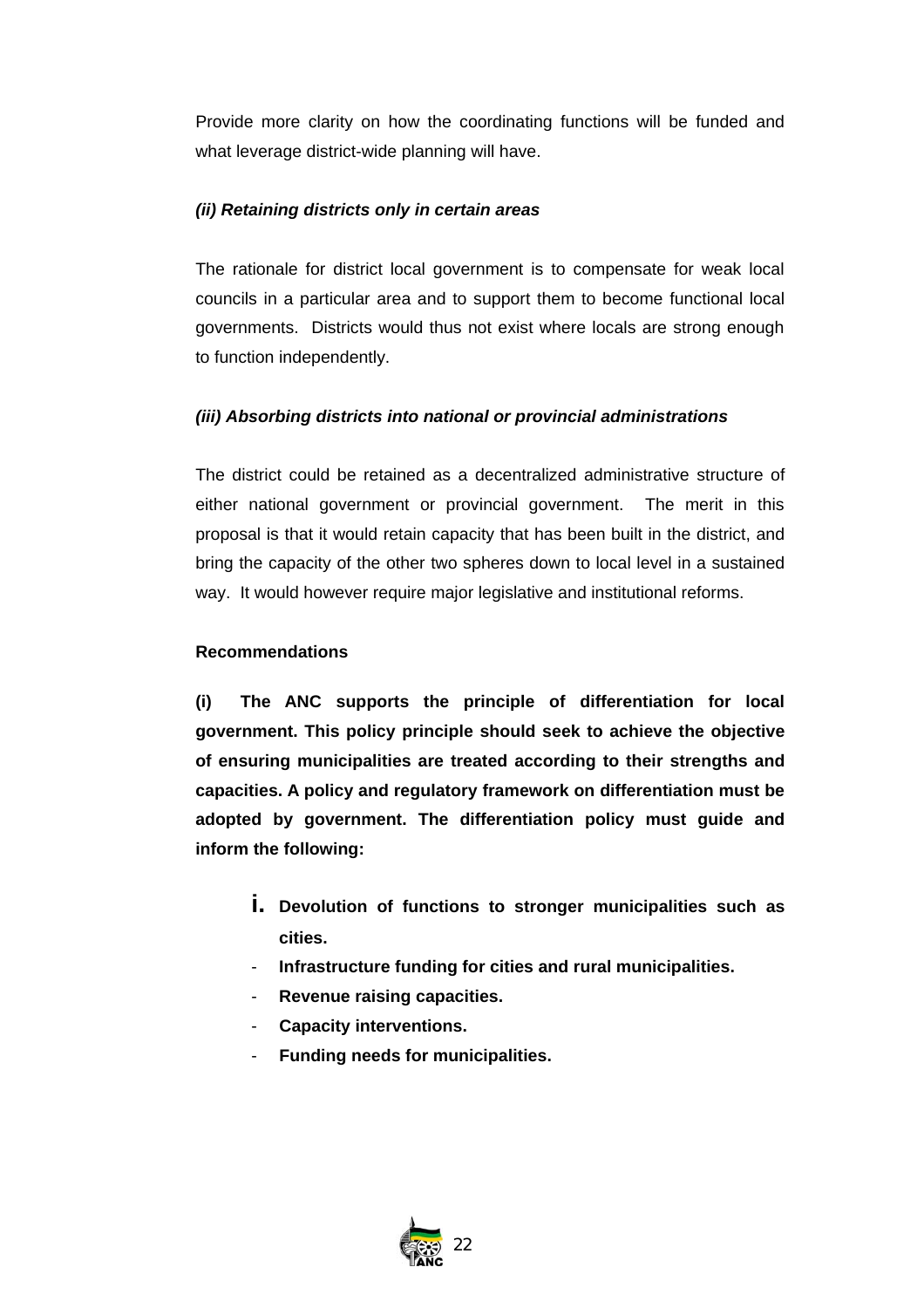- **(ii) The district municipalities must be reformed and must entail;**
	- - **That the stronger category B municipalities be removed completely from Districts Municipalities.**
	- **Districts must operate and support the areas where there are weak local councils.**
	- **Districts must focus only on strengthening coordination, planning and support function.**
	- **A clear model for funding Districts Municipalities must be developed.**

# **QUESTIONS ON DISTRICT COUNCILS**

- (i) Do we still need the system of district council and what value do they add?
- (ii) What are the major reforms required in district councils?
- (iii) What should be the future role of districts council?

# **6. IMPROVING WARD COMMITTEES AND COMMUNITY PARTICIPATION**

# **Problem Statement**

We have a very advanced and progressive system of community participation in local government. However the model of community participation is not working. The extent of community protests strongly suggests this, as do other key indicators. Without effective community participation, local government will not work properly. We have to ensure greater community participation, through ward committees, IDP forums, participatory budget processes and other forums.

Some of the challenges with Ward Committees include:

Lack of effective power; domination by ANC-led Alliance activists instead of by community representatives; tensions between ward councilors and ward committee members; lack of funding and other resources; capacity inadequacies; tensions between well paid CDW's (Community Development Workers) and unpaid ward committee members; and ward committees that do not engage with ward communities adequately.

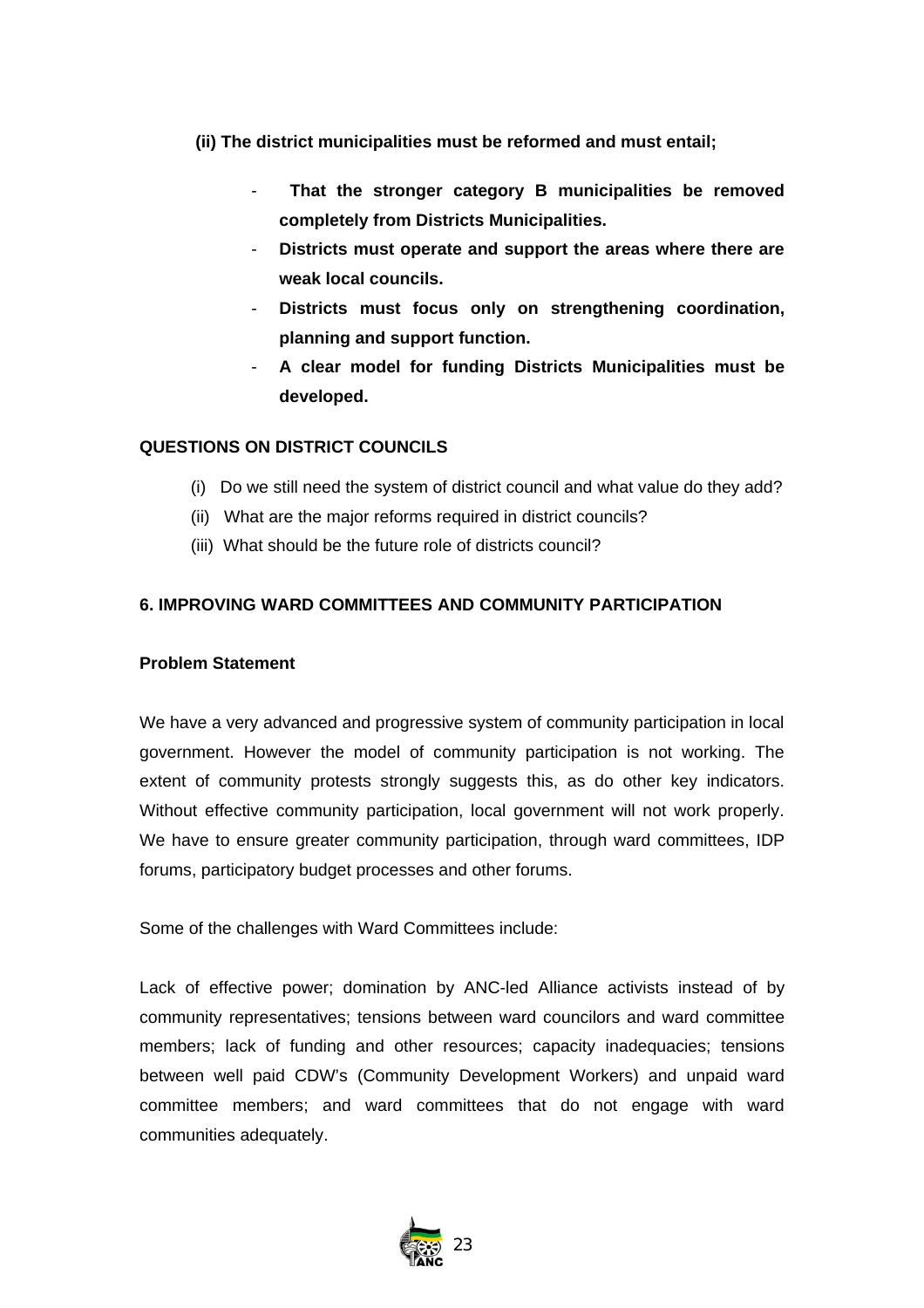There are various ways in which ward committees could be empowered over time and made more effective.

# **Recommendations:**

**1. Greater education of councilors and administrators on the importance of ward committees and the value of community participation.**

**2. Ensure that the ward committees are made up of representatives of residents, ratepayers, business, trade unions, women's organizations, youth, taxi associations, sport, cultural and other organisations in a ward and not dominated by political activists.**

**3. The broader community needs to be mobilized, not just political activists, through ward committees.**

**4. Consider whether School Governing Bodies, Community Policing Forums, Health Forums and other structures, should not also be incorporated into ward committees. This would save costs and ensure greater effectiveness. At the very least, these other bodies should have a structured relationship with ward committees.**

**5. Instead of the current 10 persons ward committees, ward committees could be comprised of up to 30 people and set up sub-committees and area structures, especially in geographically large wards.**

**6. Within a clear framework and in an incremental manner, municipalities should consider delegating some limited powers to ward committees. Ward committees should take responsibility for Ward Development Plans linked to IDP's. They should draw up annual profiles of the ward community. They should also oversee the delivery of services and development in the ward, including possibly contributing to the municipality's assessment of the quality of the services provided by a contractor before the contractor is fully paid.** 

**7. Where possible, within clear guidelines, municipalities should incrementally allocate resources to ward committees. Ward committees should, at least, take some responsibility to fix potholes, pavements, street lights and similar issues,**

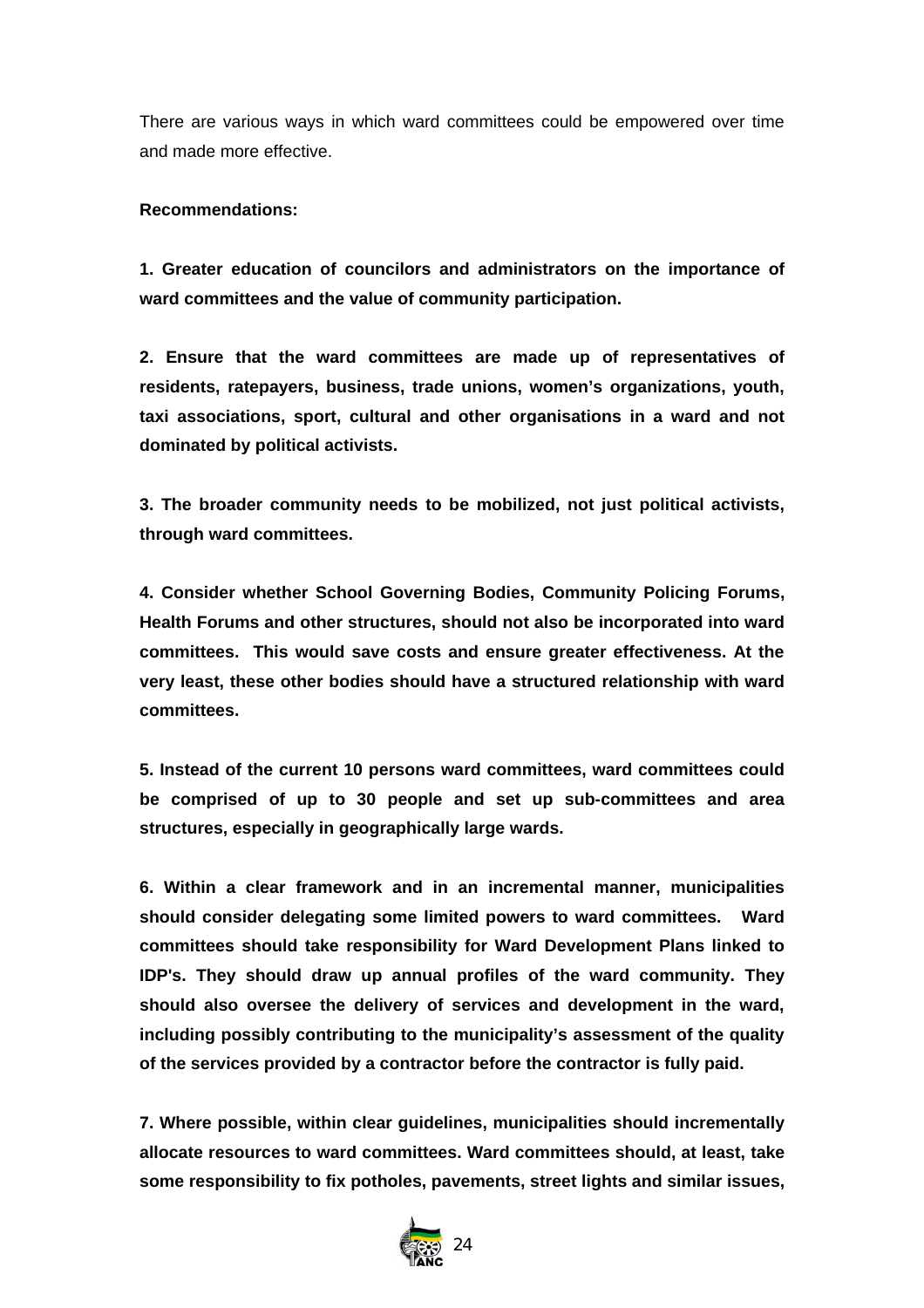**using local labour. The allocation of resources and power to employ labour could produce tensions within ward committees, communities and the trade unions and will need to be managed sensitively and effectively.** 

**8. Municipalities should be obliged to consider proposals from ward committees and inform them of their responses.** 

**9. Ward committees should meet at least once a month. Meetings should be timed to fit in with meetings of the Council or other municipal structures.**

**10. The ward committee should hold at least 4 ward community meetings per annum, once a quarter and interact with the community regularly in other ways.**

**11. It would be advisable to have a Code of Conduct for ward committee members.**

**12. Consideration needs to be given to attaching a CDW to each ward committee. CDW's should also continue with other aspects of their work linking people actively with government in all three spheres to improve service delivery.**

**13. Municipalities should provide administrative support and training of ward committee members.** 

**14. Municipalities need to allocate funding, office space and other resources to ward committees. Many municipalities will not be able to afford this. National government has to consider allocating funding for ward committees. Obviously, there will have to be strict guidelines on how the funds can be used and strong accountability for them. Municipalities must, at least, pay ward committee members out-of-pocket expenses, and where affordable more. Given the high levels of unemployment and dependency on the state for income, there will, understandably, be a scramble to serve in the ward committees and tensions could arise. Payments to ward committee members of any kind will have to be dealt with cautiously and incrementally.** 

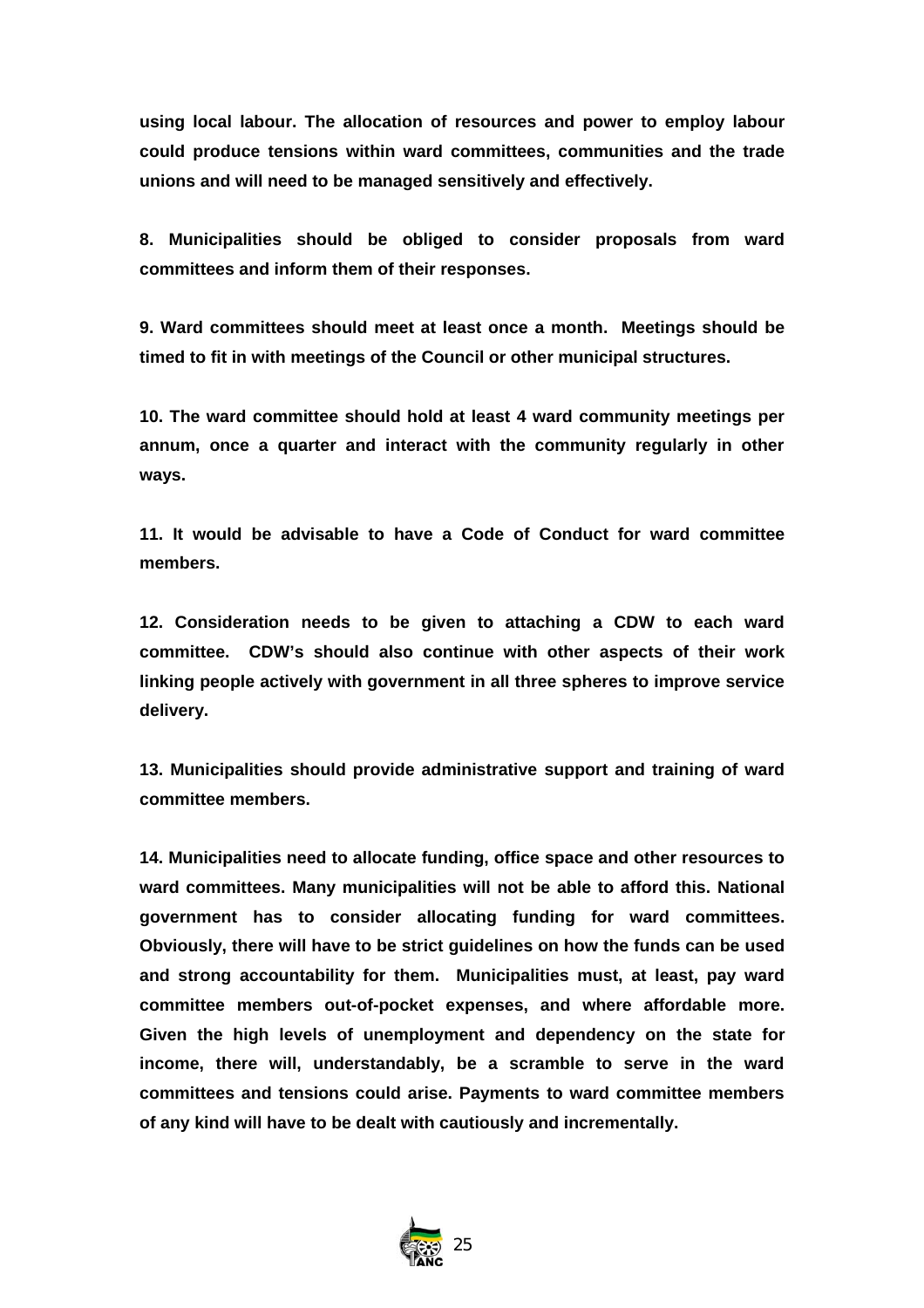**15. Public Participation Units (PPU's) should be set up in the Speakers' Offices to assist with ward committees and other forms of community participation.**

**16. We need to amend the Municipal Structures Act to take into consideration the above recommendations and to make it compulsory, so there is no opting out as was the case historically. The Constitutional matters on this should be tested.**

The above recommendations cannot be implemented overnight and will have to be phased in over time, depending on capacity and resources. For ward committees to be effective, other forms and structures of community participation also have to be strengthened. Municipalities also have to respond more effectively to community participation structures and processes outside of the spaces provided by the state.

# **QUESTIONS ON WARD COMMITTEES AND COMMUNITY PARTICIPATION**

- (i) Who should elect ward committees and how should ward committees be elected?
- (ii) What is the role and relationship between the ward councilor and community development worker?

# **7. LEGISLATURES**

# **Problem Statement**

In the context of Parliament and Legislatures it is imperative that the following two attributes of a developmental state apply:

(i) **Its strategic orientation**: an approach premised on people-centred and peopledriven change

(ii) **Its capacity to lead in the definition of a common national agenda and in mobilizing all of society to take part in its implementation.** Therefore, such a state should have effective systems of interaction with all social partners, and exercise leadership informed by its popular mandate.

In assessing its contribution and role since 1994, Caucuses have realized that there are weaknesses in the current operational and institutional systems of Parliament

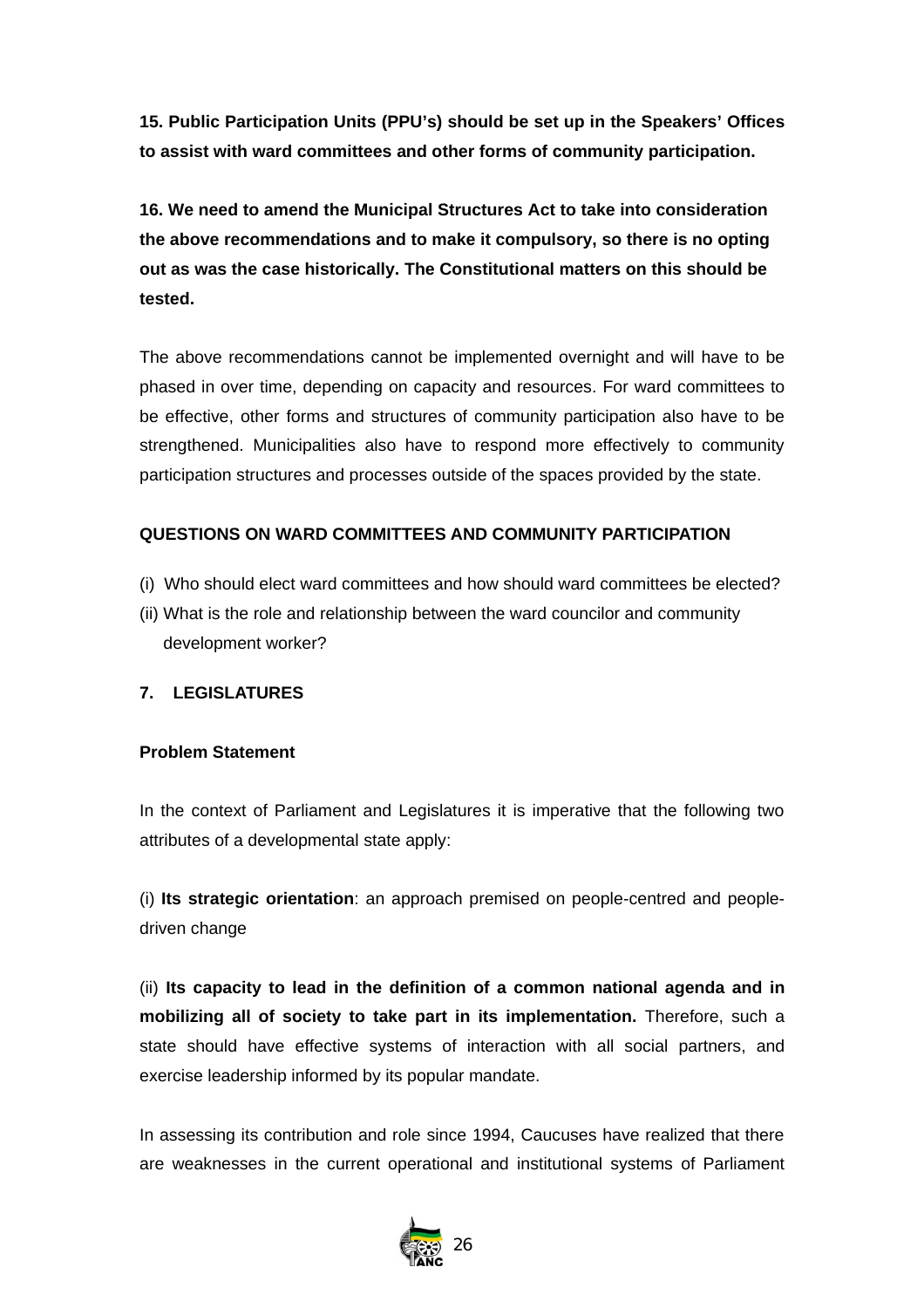and Legislatures which impedes the attainment of the ANC's 'strategic goals of an activist and people centred parliament and legislatures' as well as a developmental state.

**Therefore policy re-alignment and recommendations must speak to:** 

- **(i) The role of the ANC as a majority party in determining Parliament and Legislatures' budgets, structure and human resource capacity**
- **(ii) Placing the Office of the Chief Whip of the Majority Party in all three spheres of the Legislative Arm of the State, at the centre of decision making and ensuring it is resourced to fit the tasks it has to perform.**
- **(iii) The determination and conceptualization of oversight and institutional mechanisms**
- **(iv) For the determination of budgetary allocation, treating the Legislative Arm of the State in the same manner as the Executive and Judiciary. In this respect, allocation of funding for the Chapter 9 and 10 Institutions is located in Parliament.**
- **(v) The centrality of constituency work in linking the Legislative Arm of the State with the people.**
- **(vi) An appropriate model and attributes of an activist, people centered Parliament and Legislatures**

# **QUESTIONS ON THE LEGISLATURES**

- (i) What should be the transformation agenda of legislatures?
- (ii) How can ANC Caucus play a strategic role in the legislatures?
- (iii) What is the strategic agenda of the legislatures for the next decade?
- (iv)The effectiveness of provincial legislatures and how can they be strengthened?

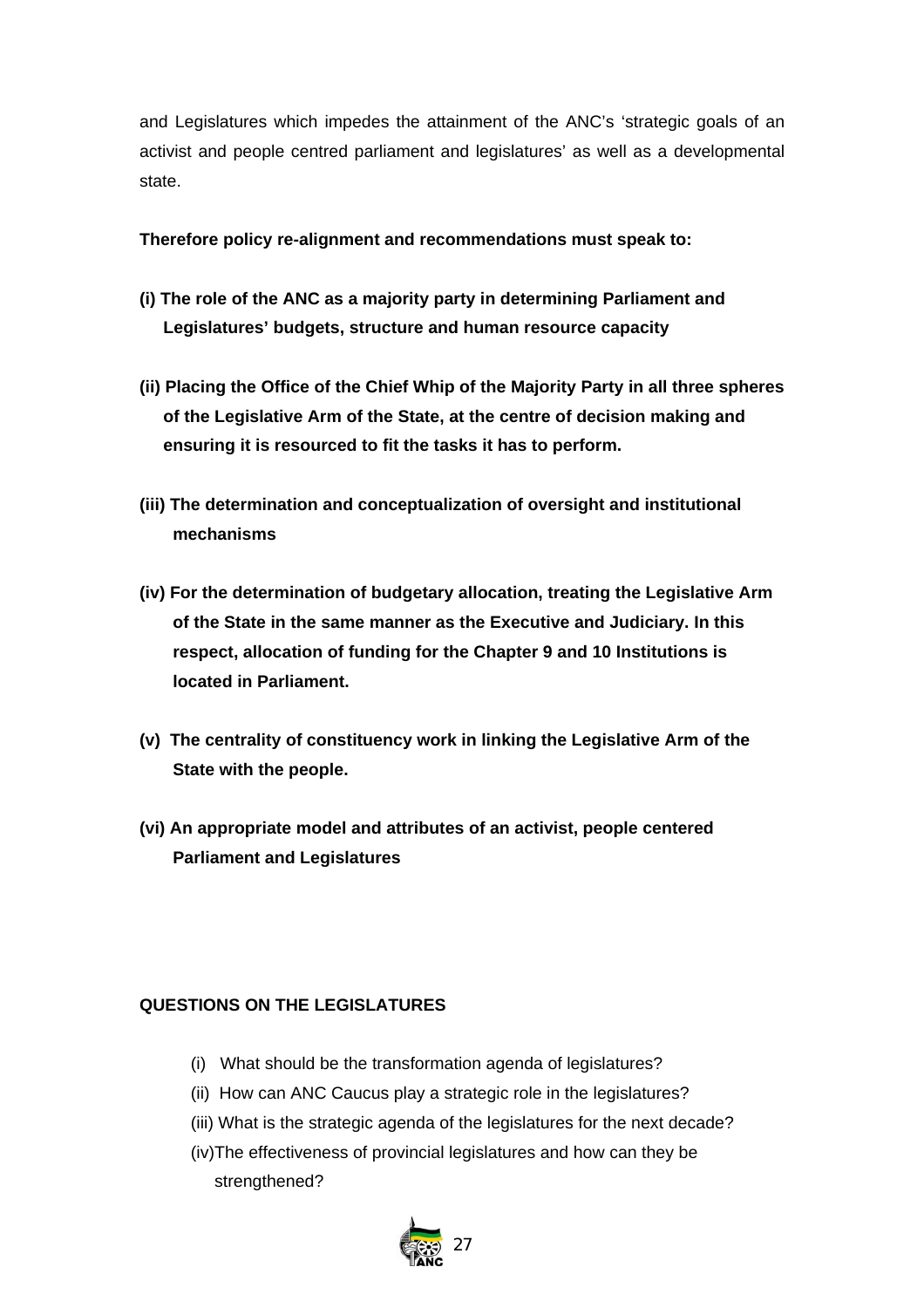# **8. SINGLE ELECTIONS**

#### **8.1 Problem Statement**

(i) The NGC of 2010 discussed a proposal to hold all elections on one day from 2014. While there was broad support, the NGC stated that it should be based on political and not just financial considerations, and that research should be done by the ANC into the likely impact of simultaneous elections.

(ii) There is a strong feeling that the way ward votes are counted towards overall proportional votes for the PR seat allocation harms the ANC and the Polokwane Conference asked for this system to be reviewed.

# **8.2 ANC considerations**

#### **Arguments for same day elections**

The main argument for same day elections from the perspective of the interests of the ANC has been that one election campaign would save a massive amount of money that could be better spent on other organisational priorities.

A second consideration is that with all three elections on one day, the ANC could develop a more coherent approach to deployment and candidate selection. This could enable us to ensure that we secure capable cadres for each sphere of government.

It may also limit the damage that repeated candidate selection battles do to the unity of the movement, and our ability to move beyond competition and towards cohesive work on implementing our programme of action.

Election campaigns also take massive effort from our leaders at all levels and from our cadres on the ground. For a few months during every election, the organisation focuses almost exclusively on election work. A five year break between campaigns

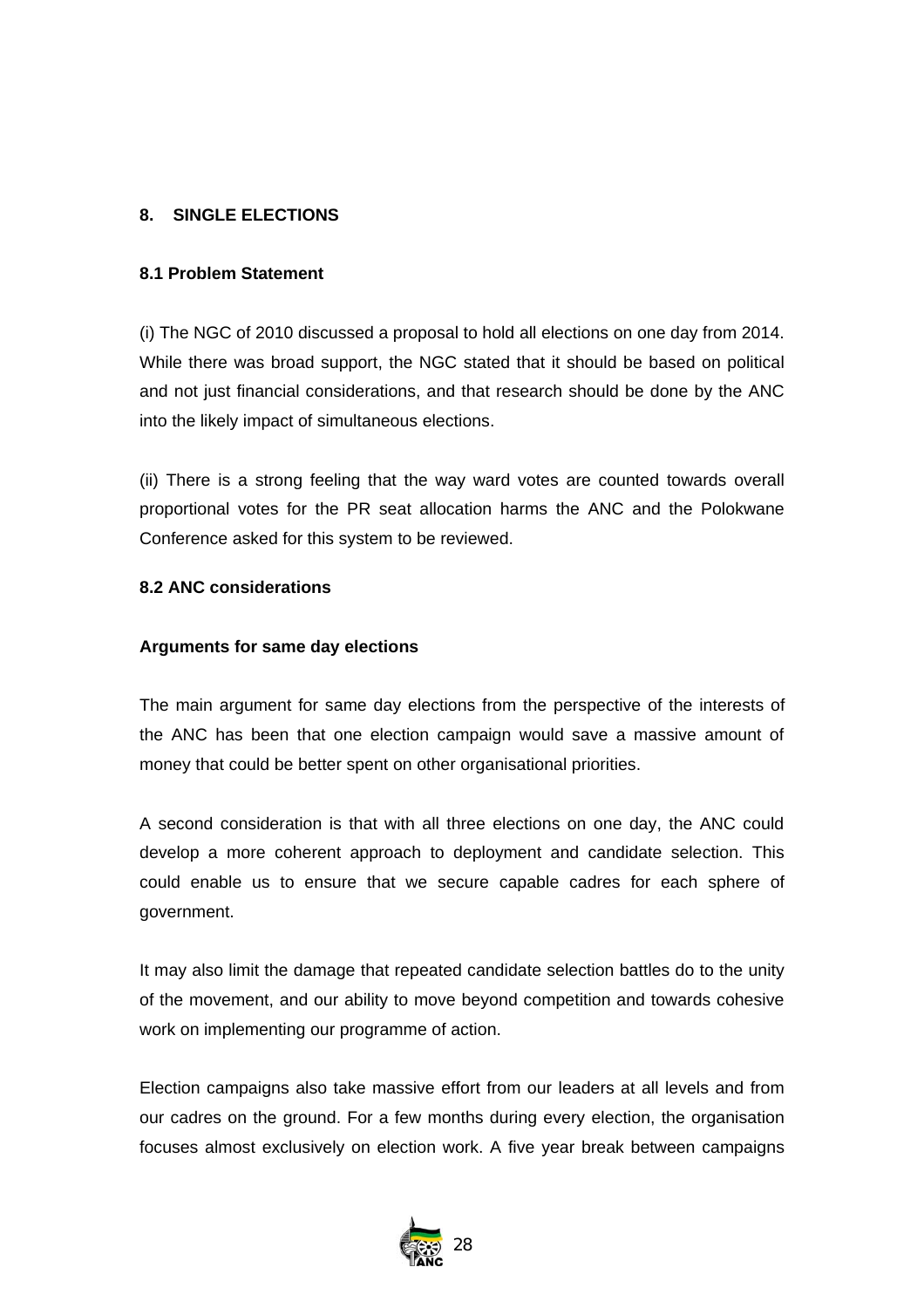would allow us to get on with the important tasks of governance and organisation building.

# **Arguments against same day elections**

Election campaigns are the main opportunities we use to renew our mandate and to reconnect with our constituency. Whilst we may wish to have regular and widespread contact, it seldom happens on anything approaching the scale of an election campaign.

Election campaigns are used to build the organisation and the capacity of our cadres. More training and engagement with our people happen during elections than any other time.

We track the approval rating of the ANC government and it directly corresponds with the election cycles. The more we communicate and share achievements, plans and problems with our voters, the better. One of the most common complaints of voters is that they do not see enough of leaders outside of election times. It is also a good opportunity for the ANC to get back to voters mid-way through the national and provincial terms of office.

A one day election will not halve the cost of our previous two election campaigns. Only about 10% of our election campaign budget covers Election Day operations. The vast majority of the funds are spent on media and events. rallies. If elections are held only once in five years, we would have to fund alternative campaigns and outreach programmes to stay in touch with our constituency and this would also have cost implications.

In terms of candidate selection, we experience a high level of contestation and the provincial leadership are usually involved in battles for seats as MPs and MPLs. In local elections we rely heavily on the availability of provincial leaders to guide and manage the candidate selection process. It is undesirable for ANC leaders to be preoccupied with their own selection at the same time that they have to play a constructive role in the selection of councillors. The issue of deployment could be sorted out regardless of when elections are held.

# **QUESTIONS**

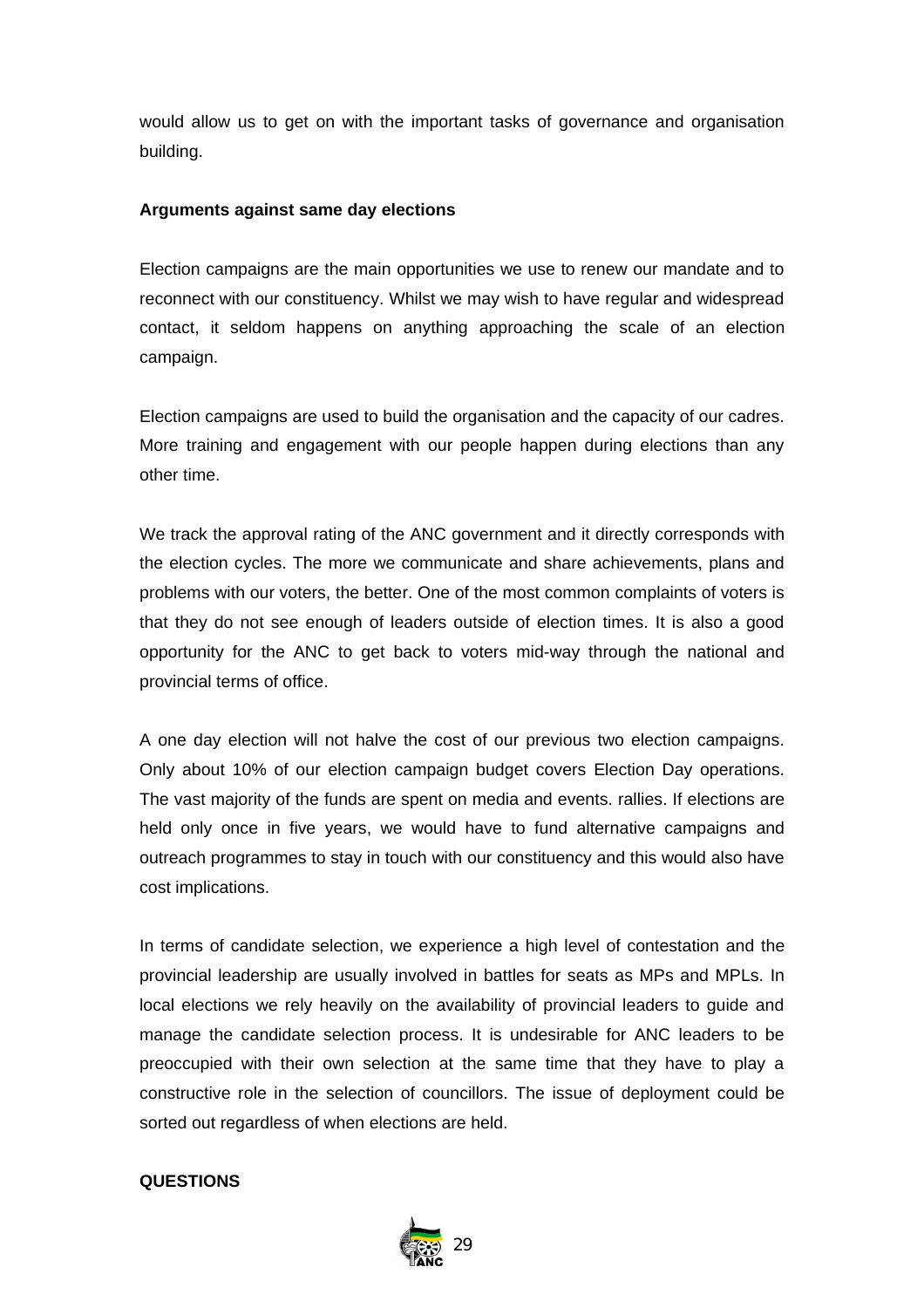- (i) What are the strategic areas of improving our current electoral system?
- (ii) Do we still need to debate the single elections concept?

#### **8.3 Key issues on the allocation of PR seats at local government level**

At the moment all votes (ward and PR) that are cast in a local municipal area are added together for parties concerned. Any seats won in wards by independents are subtracted from the total number of seats in the council. The total votes cast then is divided by the number of remaining seats, so as to determine the quota of votes needed per seats and how many seats each party is entitled to. The ward seats won by each party are subtracted from the total the party is entitled to and the party will receive the rest of its share of seats from the PR seats.

This maintains overall proportionality since a party that wins 40% of the votes but no wards, will receive 40% of council seats from the PR seats. In some areas this has lead to the ANC getting very few PR seats while winning all ward seats. It has also benefitted us in areas where we are in opposition. The seat allocation is further complicated by the last seat usually going to a minor party who had the biggest share of the remainder votes but not enough to win a seat on its own. Many councils only have 10 -15 councillors and a minor player may end up holding the balance of power.

There are proposals to do away with overall proportionality, or even having a ward only system. Doing away with overall proportionality has serious implications for the ANC. Firstly it is unconstitutional and the amendment needed would go against one of the principles we fought hard to entrench. It will almost certainly be seen as a form of gerrymandering. In strong areas we may increase our number of councillors slightly, but in weak or opposition areas where we win almost no wards, we may get fewer councillors. In some areas in WC, parts of KZN and NC where we are the minority party we could potentially lose all our seats that we get through combining PR votes and votes in wards where we lost. As the smaller party there, we would be badly affected by a system that is purely first past the post at ward level and does not count those votes towards overall proportionality. Most small parties would also be wiped out by this proposal.